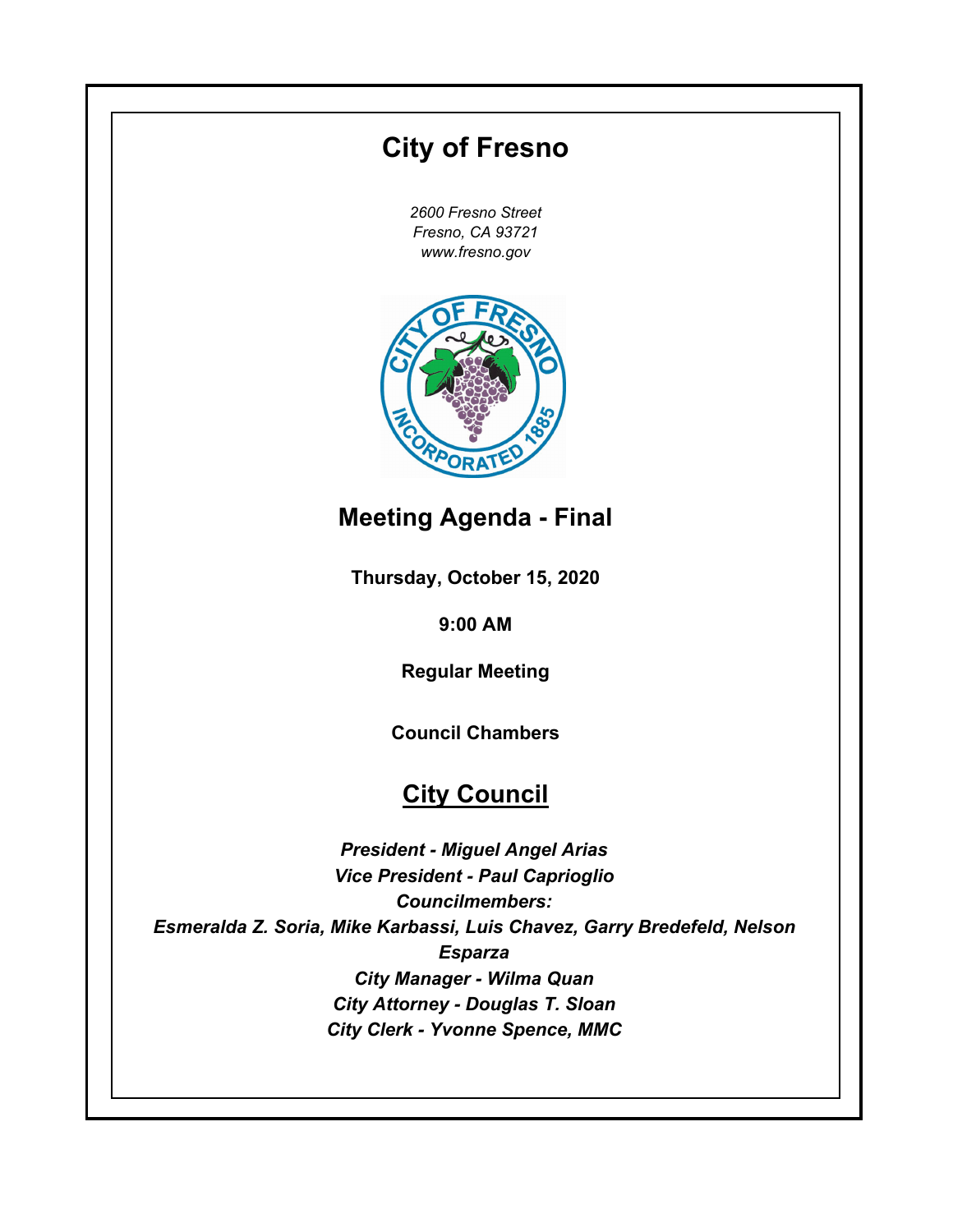#### **PUBLIC ADVISORY:**

**THE CITY COUNCIL CHAMBERS WILL BE OPEN TO THE PUBLIC WITH LIMITED SEATING CAPACITY FOR THOSE CITIZENS WHO CANNOT PARTICIPATE IN ANY OTHER WAY.** 

**You can also participate in the meeting on our City's website click on the URL** 

**https://fresno.legistar.com/Calendar.aspx and click on the "In progress" link under "video" for the corresponding meeting. The Council meeting can also be viewed live at 9:00 A.M. on Comcast Channel 96 and AT&T Channel 99.**

**Members of the public are encouraged to participate electronically because of limited seating in the Chamber due to social distancing.** 

**PUBLIC COMMENT: The following options are available for members of the public who want to address City Council:** 

**1. eComment at https://fresno.legistar.com/Calendar.aspx.**

**a) eComments is a tool for citizens to use to make comments on agenda items. It will be open during the Council meeting and closed at the end of the meeting and will be a part of the official record. The User Agreement and Procedures document for eComment can be accessed by the URL https://www.fresno.gov/cityclerk/** 

**b) eComments will be a maximum of 450 words.** 

**OR**

**2. You are invited to a Zoom webinar. When: October 15, 2020 09:00 AM Pacific Time (US and Canada) Topic: October 15, 2020 Regular Meeting** 

**a) Register in advance for this webinar: https://zoom.us/webinar/register/WN\_LKnboIWgTUyPBC2IvvdXlg**

**After registering, you will receive a confirmation email containing information about joining the webinar.**

**b) If you do not wish for your name to appear on the screen, then use the drop down menu and click on "rename" to rename yourself.**

**c) If you wish to address Council during the public comment portion of the agenda, click on the icon labeled "Participants" at the bottom center of your PC or Mac screen. At the bottom of the window on the right side of the screen, click the icon**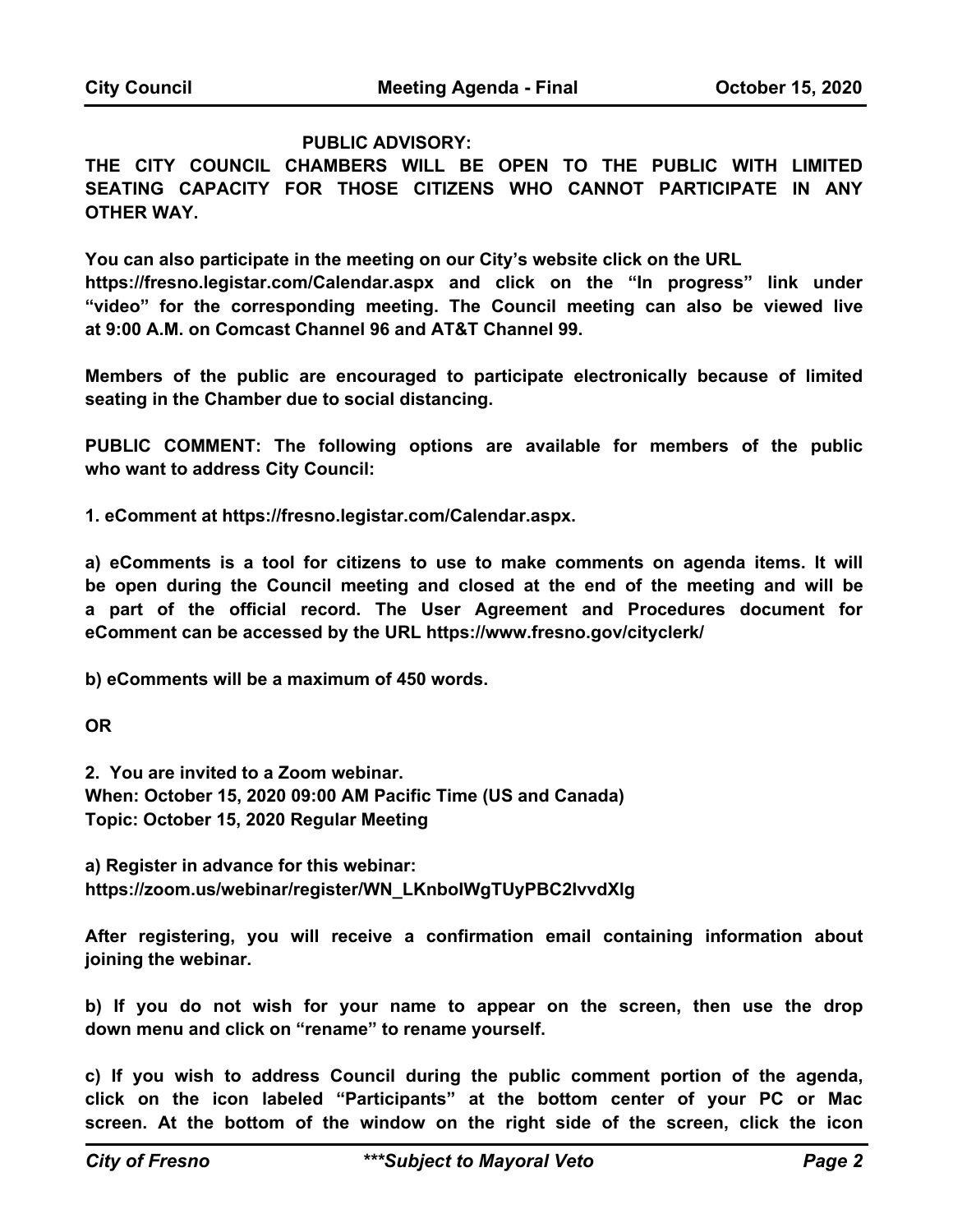**labeled "RaiseHand". Your digital hand will now be raised.** 

**d) Those addressing Council must state their name for the record.**

**e) To facilitate electronic access, no person shall speak until recognized by the Presiding Officer.** 

**OR**

**3. Email: to clerk@fresno.gov**

**a) Residents may also email comments to be read during the meeting. Please include the agenda date and item number you wish to speak on in the subject line of your email.**

**b) Emails will be a maximum of 450 words.**

**c) All comments received will be distributed to Council prior and during the meeting and will be a part of the official record.** 

**All participants will be on mute until they are called upon at which point they will be unmuted. To prevent participants from having their video on, we will remove the option to show their video.**

**OR**

**4. In the Council Chambers (based on the COVID-19 status for Fresno County): Space in the Chambers is limited due to social distancing.**

**Pursuant to the Executive Order, and in compliance with the Americans with Disabilities Act, If you need additional accommodations such as interpreters, sign language signers, or the services of a translator, please contact the office of the City Clerk at (559) 621-7650 or clerk@fresno.gov. To ensure availability, you are advised to make your request at least three business days prior to the meeting.** 

**The City of Fresno thanks you in advance for taking all precautions to prevent spreading COVID-19 virus.**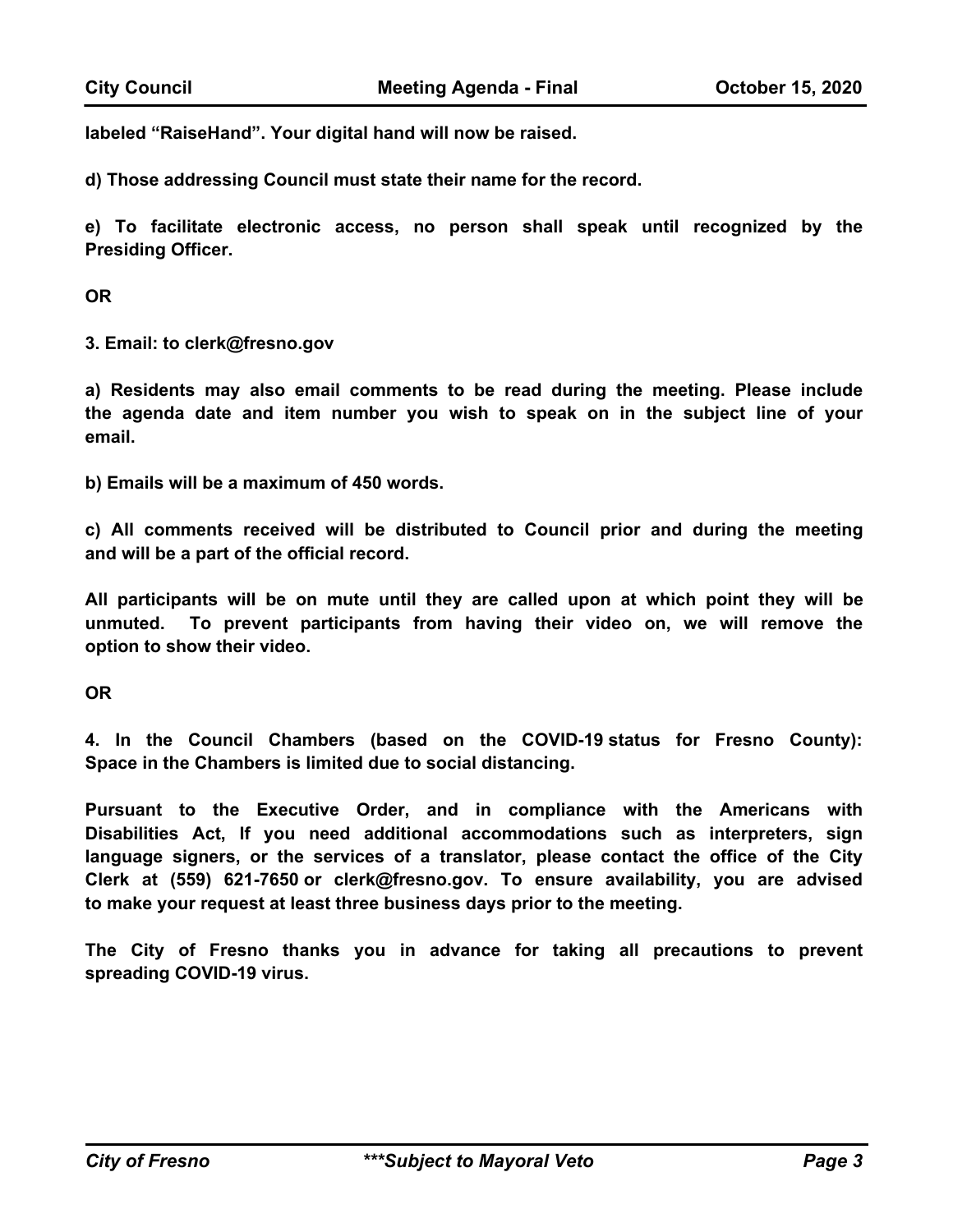#### **ASESORIA PÚBLICA:**

**Las Cámaras del Consejo estarán abiertas al público con capacidad de asientos limitados para aquellos ciudadanos que no pueden participar de alguna otra forma.** 

**Usted pude participar en la junta en el sitio de internet de nuestra ciudad, haga clic en el URL https://fresno.legistar.com/Calendar.aspx y haga clic en el enlace "En progreso" debajo de "video" para la junta correspondiente. La reunión del Consejo también se puede ver en vivo a las 9:00 a.m. en el Canal 96 de Comcast 96 y el Canal 99 de AT&T.**

**Se anima a los miembros del público a participar electrónicamente dado al espacio de asientos limitados en las Cámaras del Consejo dado al distanciamiento social.** 

**COMENTARIO PÚBLICO: Las siguientes opciones están disponibles para los miembros del público que desean dirigirse al Consejo de la Ciudad:**

**1. Comentario electrónico en https://fresno.legistar.com/Calendar.aspx.**

**a) Los eComments (comentarios electrónicos) estarán abiertos durante la reunión del Consejo y se cerrarán al final de la reunión y formarán parte del registro oficial. Se puede acceder al documento de Acuerdo del Usuario y Procedimientos para eComment a través de la URL https://www.fresno.gov/cityclerk/**

**b) Los comentarios electrónicos serán de un máximo de 450 palabras.**

**OR**

**2. Únase en línea por Zoom**

**Estás invitado a un seminario web de Zoom**

**Cuándo: 15 de Octubre de 2020 9:00 a.m., hora del Pacífico (EE. UU. Y Canadá) Tema: 15 de Octubre de 2020 Reunión ordinaria**

**a) Regístrese con anticipación para este seminario web https://zoom.us/webinar/register/WN\_LKnboIWgTUyPBC2IvvdXlg**

**b) Si no desea que su nombre aparezca en la pantalla, utilice el menú desplegable y haga clic en "cambiar nombre" para renombrarse.**

**c) Si desea dirigirse al Consejo de la Ciudad durante la sección de comentarios públicos de la agenda, haga clic en el icono con la etiqueta "Participantes" en la parte inferior central de la pantalla de su PC o Mac. En la parte inferior de la ventana**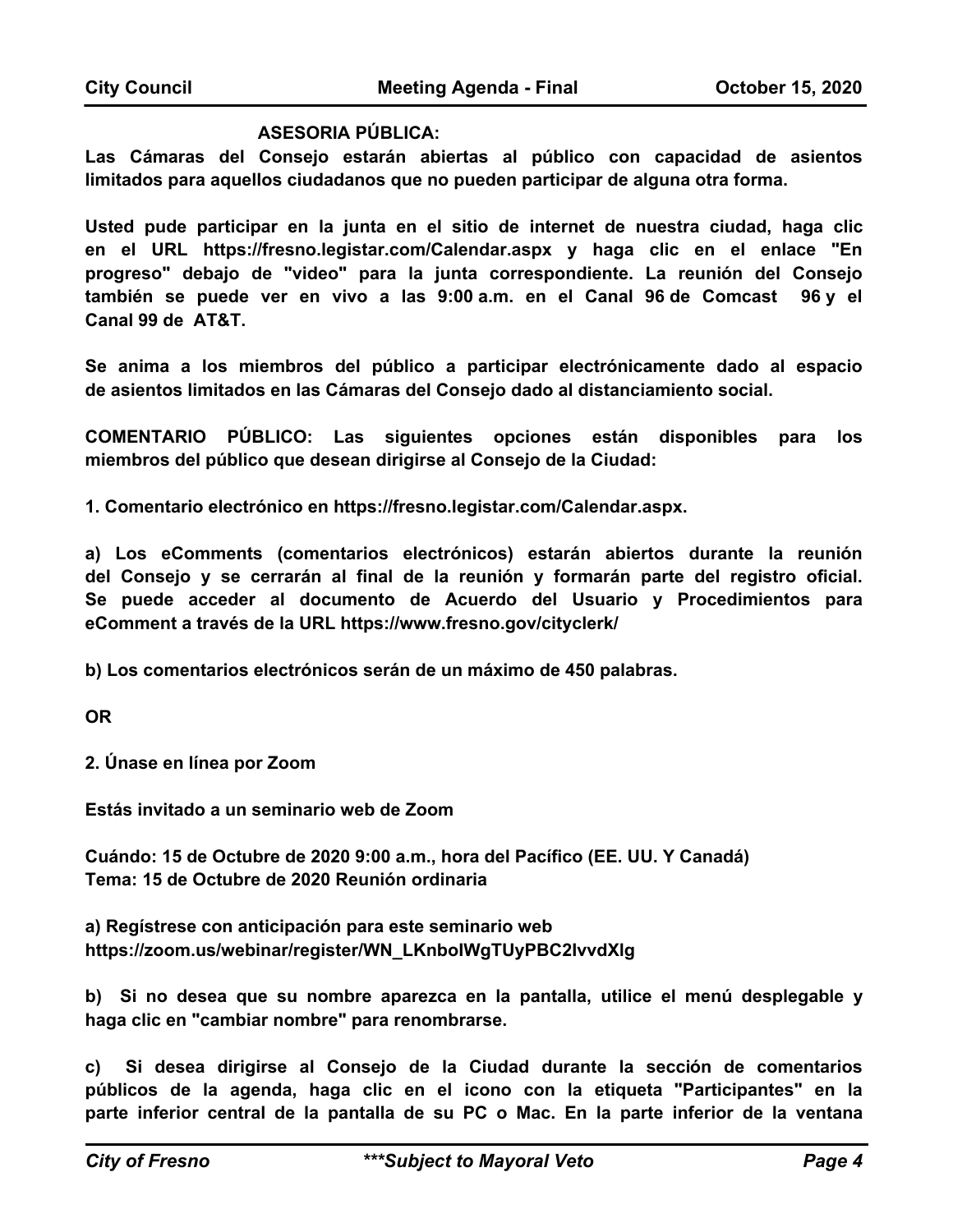**en el lado derecho de la pantalla, haga clic en la parte inferior con la etiqueta "Levantar la Mano". Su mano digital ahora se levantará.**

**d) Aquellos que se dirijan al Consejo deben indicar su nombre para el registro.**

**e) Para facilitar el acceso electrónico, ninguna persona hablará hasta que el Dirigente Oficial lo reconozca.**

**OR**

**3. Correo electrónico: a clerk@fresno.gov**

**a) Los residentes también pueden enviar comentarios por correo electrónico para ser leídos durante la reunión. Incluya la fecha del agenda y el número de artículo sobre el que desea hablar en la línea de asunto de su correo electrónico.** 

**b) Los correos electrónicos tendrán un máximo de 450 palabras.**

**c) Todos los comentarios recibidos se distribuirán al Consejo antes y durante la reunión y formarán parte del registro oficial.**

**Todos los participantes estarán en silencio hasta que se les elija, en cuyo punto se desactivara el silenciador. Para evitar que los participantes tengan su video encendido, eliminaremos la opción de mostrar su video.**

**OR**

**4. En las Cámaras del Consejo (según el estado de COVID-19 para el condado de Fresno): El espacio en las Cámaras es limitado debido a problemas sociales.**

**En conformidad con la Orden Ejecutiva, y en conformidad con la Ley de Estadounidenses con Discpacidades, si necesita adaptaciones adicionales, como intérpretes, un signante del lenguaje a señas o los servicios de un traductor, comuníquese con la oficina del Secretario de la Ciudad al (559) 621-7650 o clerk@fresno.gov. Para asegurar disponibilidad, le aconsejamos que haga su petición por lo menos tres días de negocio antes de la reunión.** 

**La Ciudad de Fresno le agradece de antemano por tomar todas las precauciones para evitar la propagación del virus COVID-19.**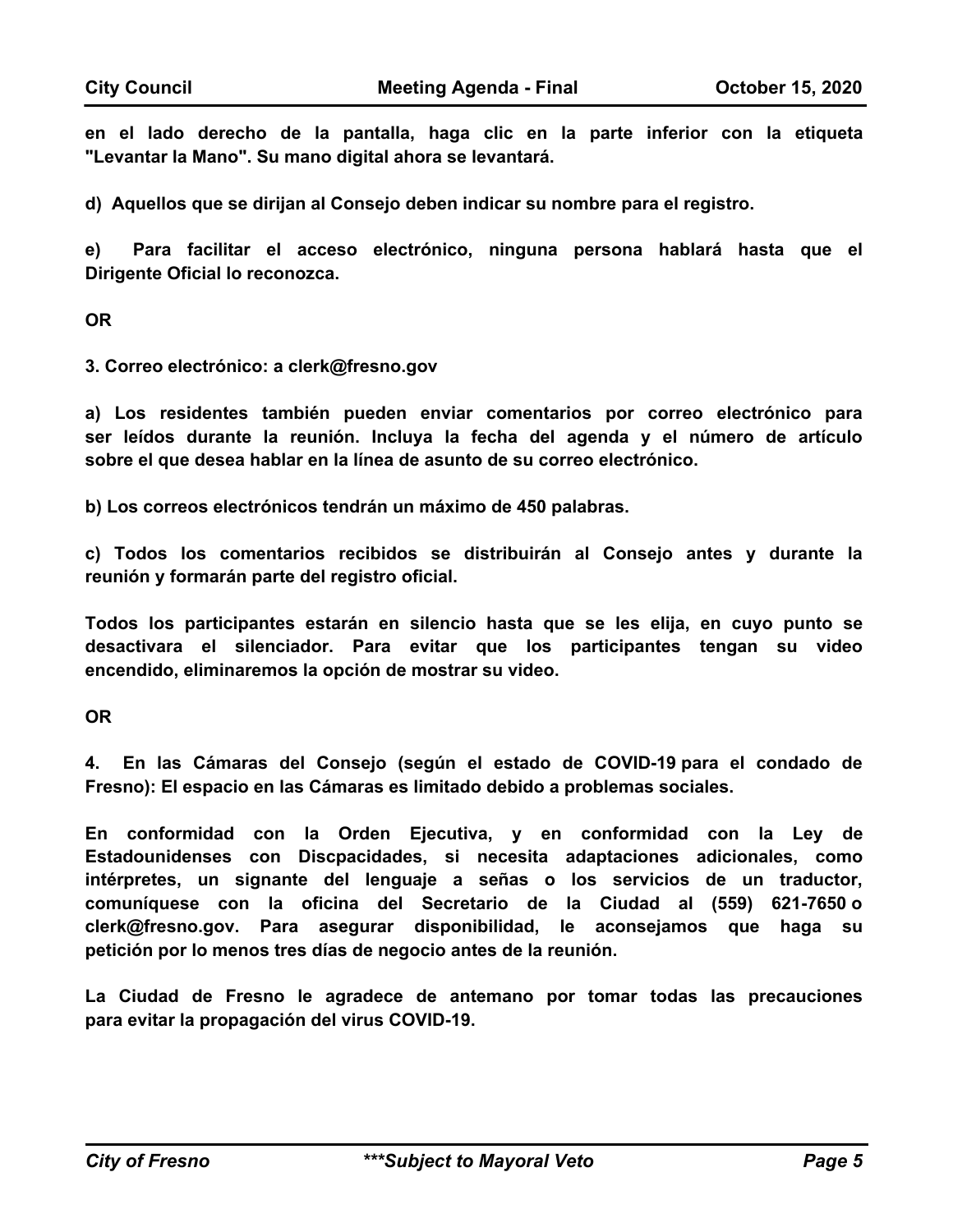#### **COV LUS TSHAJ TAWM RAU COV PEJ XEEM:**

**PAB PAWG TSWJ XYUAS LUB NROOG LUB TSEV SIB THAM YUAV QHIB RAU COV PEJ XEEM TUAJ TIAMSIS YUAV MUAJ ROOJ ZAUM TSAWG TSAWG RAU COV PEJ XEEM UAS YUAV KOOM TSIS TAU NROG LWM TXOJ KEV.**

**Koj koom tau nrog lub rooj sib tham hauv Lub Nroog qhov vesxaij nias rau qhov URL https://fresno.legistar.com/Calendar.aspx thiab nias rau qhov sau tias "In progress" hauv qab qhov sau tias "video" kom koj pom tau lub rooj sib tham. Peb yuav tso Pab Pawg Tswj Xyuas Lub Nroog lub rooj lus sib tham tib lub sijhawm lawv tham ntawd thaum 9:00 A.M. ntawm Comcast Tshooj 96 thiab AT&T Tshooj 99.**

**Peb txhawb kom cov pej xeem koom hauv istawsnev vim tias peb tsis muaj rooj zaum ntau hauv Lub Tsev Sib Tham kom nyob nrug deb tau ntawm lus tus.** 

**LUS LOS NTAWM COV PEJ XEEM : Peb muaj cov kev ntawm no rau cov pej xeem uas xav hais lus rau Pab Pawg Tswj Xyuas Lub Nroog:** 

**1. Saum eComment ntawm https://fresno.legistar.com/Calendar.aspx.**

**a) Peb yuav qhib eComment lub sijhawm Pab Pawg Tswj Xyuas Lub Nroog tseem tuav lub rooj sib tham thiab peb yuav kaw thaum lub rooj sib tham xaus thiab peb yuav khaws tseg cov lus hauv rau peb cov ntaub ntawv. Koj mus saib tau Cov Lus Pom Zoo thiab Cov Txheej Txheem Rau Tus Neeg Siv eComment ntawm qhov chaw nyob URL https://www.fresno.gov/cityclerk/** 

**b) Peb tsuas pub koj sau 450 cov lus hauv eComments xwb.** 

**OR**

**2. YKoj raug caw tuaj koom lub rooj sib tham Zoom**

**a) Thaum: Lub Kaum Hli 15, 2020 09:00 AM Pacific Lub Sijhawm (Tebchaws Asmeskas thiab Canada)**

**Cov ntsiab lus: Lub Kaum Hlis 15, 2020 Kev Sib Tham Sib Tham Tso npe rau npe ua ntej lub webinar:**

**https://zoom.us/webinar/register/WN\_LKnboIWgTUyPBC2IvvdXlg Tom qab sau npe, koj yuav tau txais email kabke muaj cov ntaub ntawv hais txog koom nrog lub webinar.** 

**b) Yog tias koj tsis xav kom pom koj lub npe ntawm daim screen rau txhua tus pom, ces nias rau qhov menu kom nws tshwm qhov sau tias "rename" kom koj sau tau ib lub npe rau koj tus kheej.**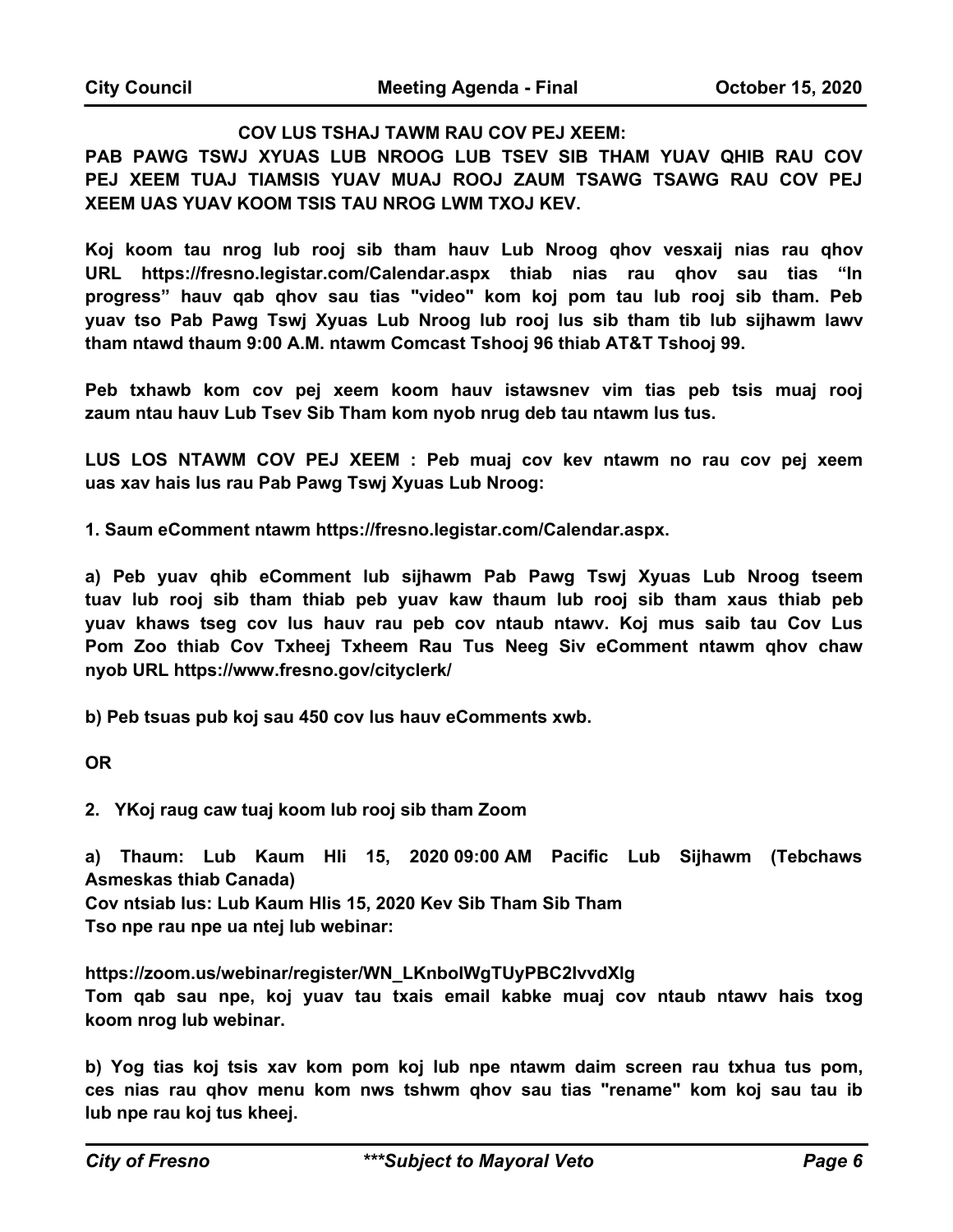**c) Yog tias koj xav hais lus rau Pab Pawg Tswj Xyuas Lub Nroog lub sijhawm lawv qhib rau cov pej xeem hais lus, nias rau qhov sau tias "Participants" uas nyob hauv qab lub nrab ntawm koj daim screen rau lub PC lossis Mac. Hauv qab koj daim screen ntawm sab xis, nias qhov sau tias "Raise Hand". Thaum koj ua li no nws yuav pom koj tsa koj txhais tes.** 

**d) Cov uas hais lus rau Pab Pawg Tswj Xyuas Lub Nroog yuav tsum qhia lawv lub npe rau peb muab ntaus cia.**

**e) Kom peb pab cov tib neeg saum istawsnev, peb yuav tsis pub leej twg hais lus txog txij Tus Tswj Saib Xyuas tso cai tso.** 

**OR**

**3. Email: rau clerk@fresno.gov**

**a) Cov tib neeg uas nyob hauv lub nroog kuj email tau lawv cov lus tuaj rau peb nyeem thaum peb tuav lub rooj sib tham los tau thiab. Thov sau lub hnub tim ntawm lub rooj sib tham thiab tus lej ntawm qhov koj xav tham txog uas koj xav hais lus rau ntawm kab subject line (kab qhia txog cov ntsiab lus ntawm tsab email) rau koj qhov email.** 

**b) Peb tsuas pub koj sau mus txog 450 cov lus rau hauv koj qhov email xwb.**

**c) Tagnrho cov lus yuav muab faib rau Pab Pawg Tswj Xyuas Lub Nroog pom ua ntej thiab thaum lwv tseem tuav lub rooj sib tham thiab peb yuav khaws tseg tagnrho cov lus hais rau peb cov ntaub ntawv.** 

**Peb yuav tua kom txhob hnov cov neeg koom lub suab hais txog txij lawv hu nws lub npe ces thaum ntawd mam li taws pub hnov nws hais lus. Kom peb pab tiv thaiv kom tsis txhob pom cov neeg koom, peb yuav tua qhov pom tus neeg.** 

**OR**

**4. Hauv Pawg Sab Laj Cov Lus Sib Tham (raws li COVID-19 qhov xwm txheej rau Nroog Fresno): Qhov chaw hauv Cov Tsev Kawm Ntawv tau raug txwv vim muaj kev cuam tshuam hauv zej tsoom.** 

**Raws li Cov Lus Khoo Los Ntawm Cov Nom Tswv, thiab kom peb ua tau raws li Txoj Cai Tiv Thaiv Cov Neeg Asmesliskas Uas Muaj Tej Yam Kev Xiam Oob Qhab, Yog tias koj tim-tsum tej kev pab xws li neeg txhais lus, neeg txhais lus piav tes, los sis ib tug**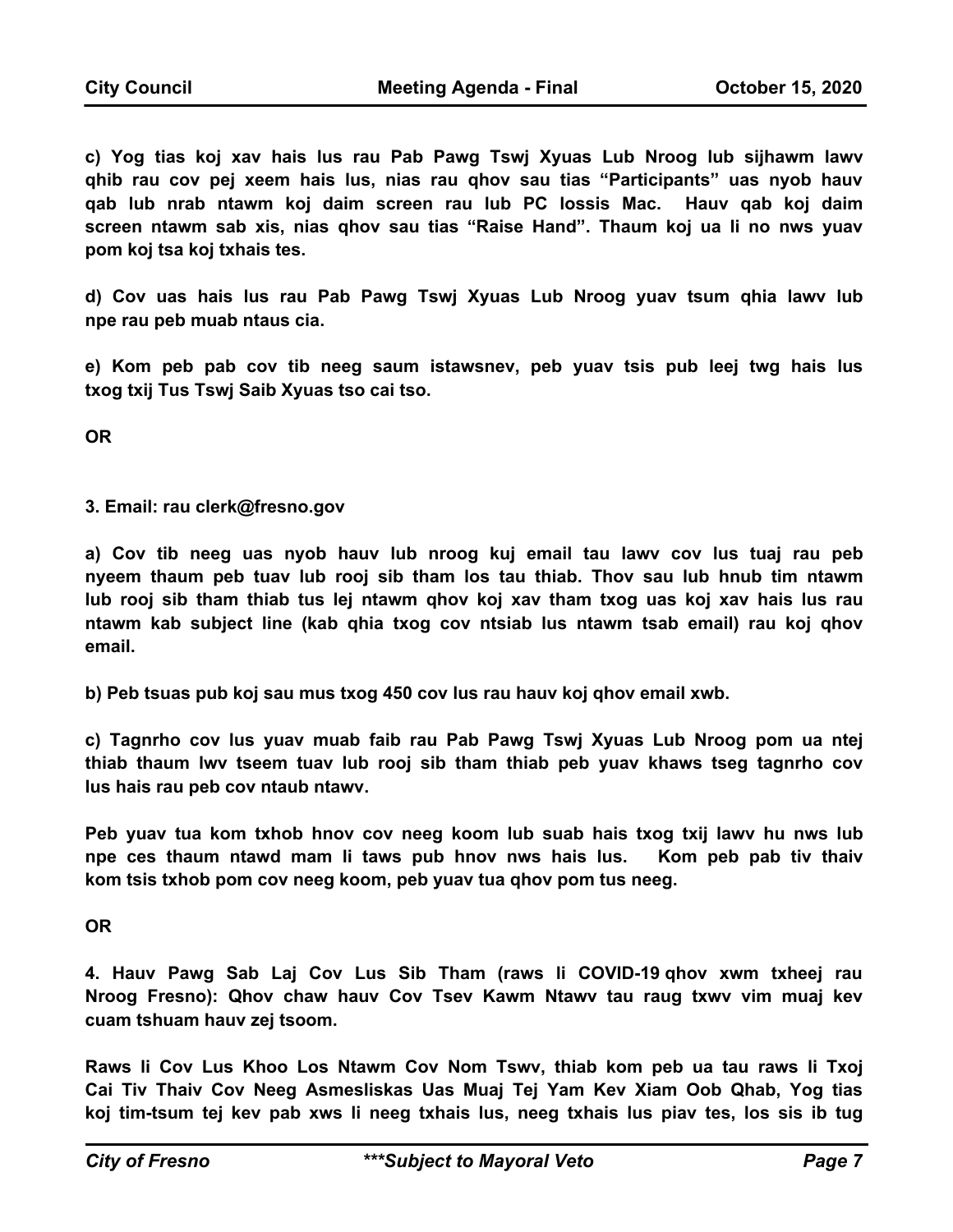**neeg txhais ntawv, thov hu rau qhov chaw ua hauj-lwm City Clerk ntawm (559) 621-7650 los sis clerk@fresno.gove. Txhawm rau kom muaj qhov muaj, koj tau hais qhia kom koj thov li tsawg kawg peb hnub cov hnub ua haujlwm ua ntej lub rooj sib tham.**

**Lub Nroog Fresno xav ua tsaug rau koj ua ntej los xyuam xim tiv thaiv kom tus kab mob COVID-19 tsis txhob kis tau ntxiv.**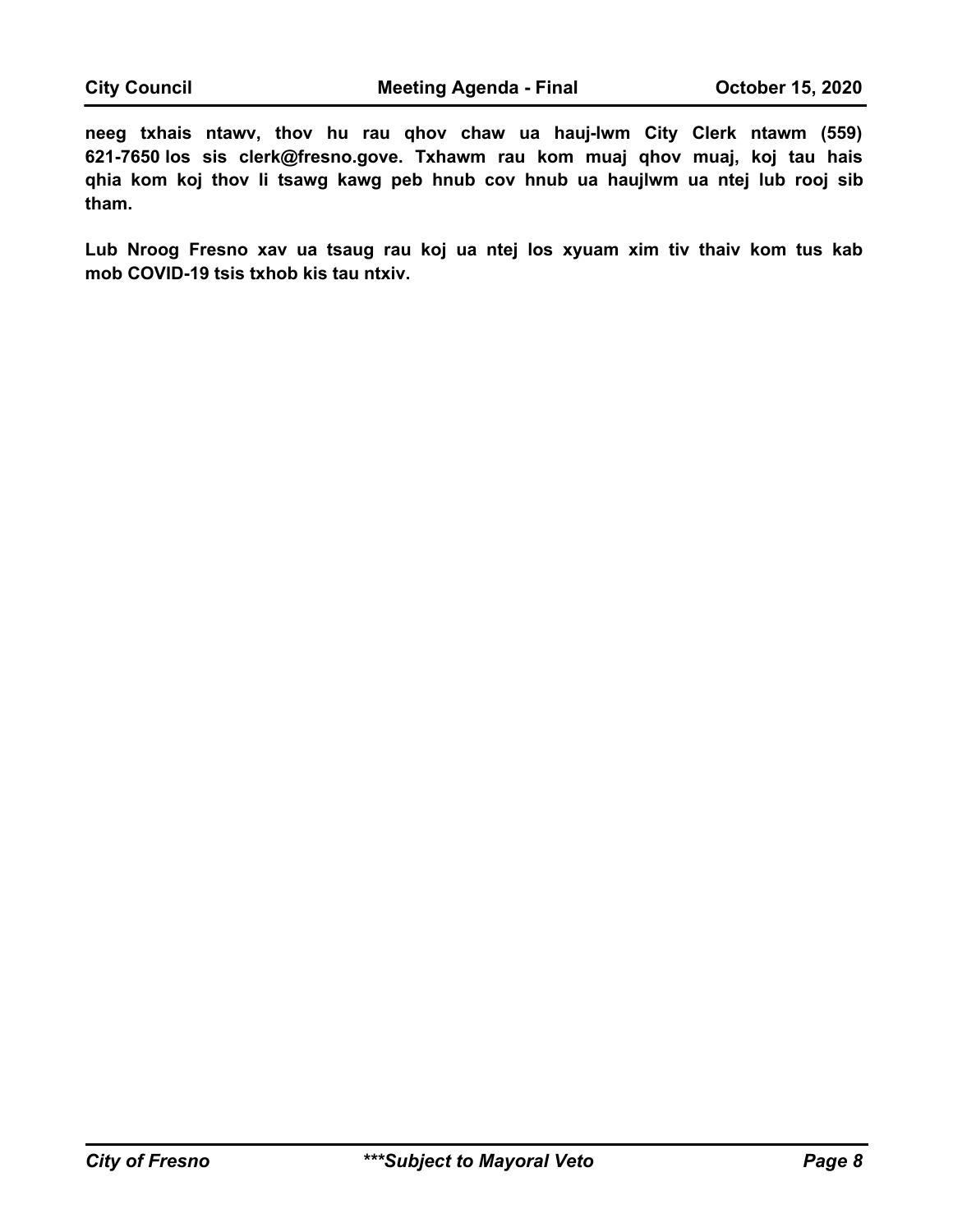### 9:14 A.M. ROLL CALL

Pledge of Allegiance to the Flag

# **APPROVE AGENDA**

## **CEREMONIAL PRESENTATIONS**

| ID 20-00721      | Proclamation for "National Farmers Day"                        |
|------------------|----------------------------------------------------------------|
| <b>Sponsors:</b> | Vice President Caprioglio                                      |
| ID 20-001345     | Proclamation to Recognize and Honor Indigenous People's<br>Day |
| <b>Sponsors:</b> | <b>Councilmember Esparza</b>                                   |
| ID 20-001371     | Proclamation of "Code Enforcement Appreciation Week"           |
| <b>Sponsors:</b> | <b>Council President Arias</b>                                 |

## **1. CLOSED SESSION**

| 1-A     | ID 20-001290     | CONFERENCE WITH REAL PROPERTY NEGOTIATOR -<br>Government Code Section 54956.8 Property: 1625 G Street<br>Fresno, CA 93706 (APN 465-084-30) Negotiating Parties:<br>City Manager, 1626 Fresno MRP, LLC Under Negotiations:<br>Price and terms of acquisition                                                                                                                                  |
|---------|------------------|----------------------------------------------------------------------------------------------------------------------------------------------------------------------------------------------------------------------------------------------------------------------------------------------------------------------------------------------------------------------------------------------|
|         | <u>Sponsors:</u> | <b>City Manager's Office</b>                                                                                                                                                                                                                                                                                                                                                                 |
| $1 - B$ | ID 20-001302     | PUBLIC EMPLOYEE PERFORMANCE EVALUATION<br>1. Government Code Section 54957(b): Consider the<br>appointment, employment, evaluation of performance,<br>discipline, or dismissal of a public employee<br>Title: City Clerk<br>2. Government Code Section 54957.6: Conference with<br>Labor Negotiator<br>City Negotiator: Council President Miguel Arias<br>Unrepresented Employee: City Clerk |
|         | <u>Sponsors:</u> | <b>Council President Arias</b>                                                                                                                                                                                                                                                                                                                                                               |
| 1-C     | ID 20-001301     | PUBLIC EMPLOYEE PERFORMANCE EVALUATION<br>1. Government Code Section 54957(b): Consider the<br>appointment, employment, evaluation of performance,                                                                                                                                                                                                                                           |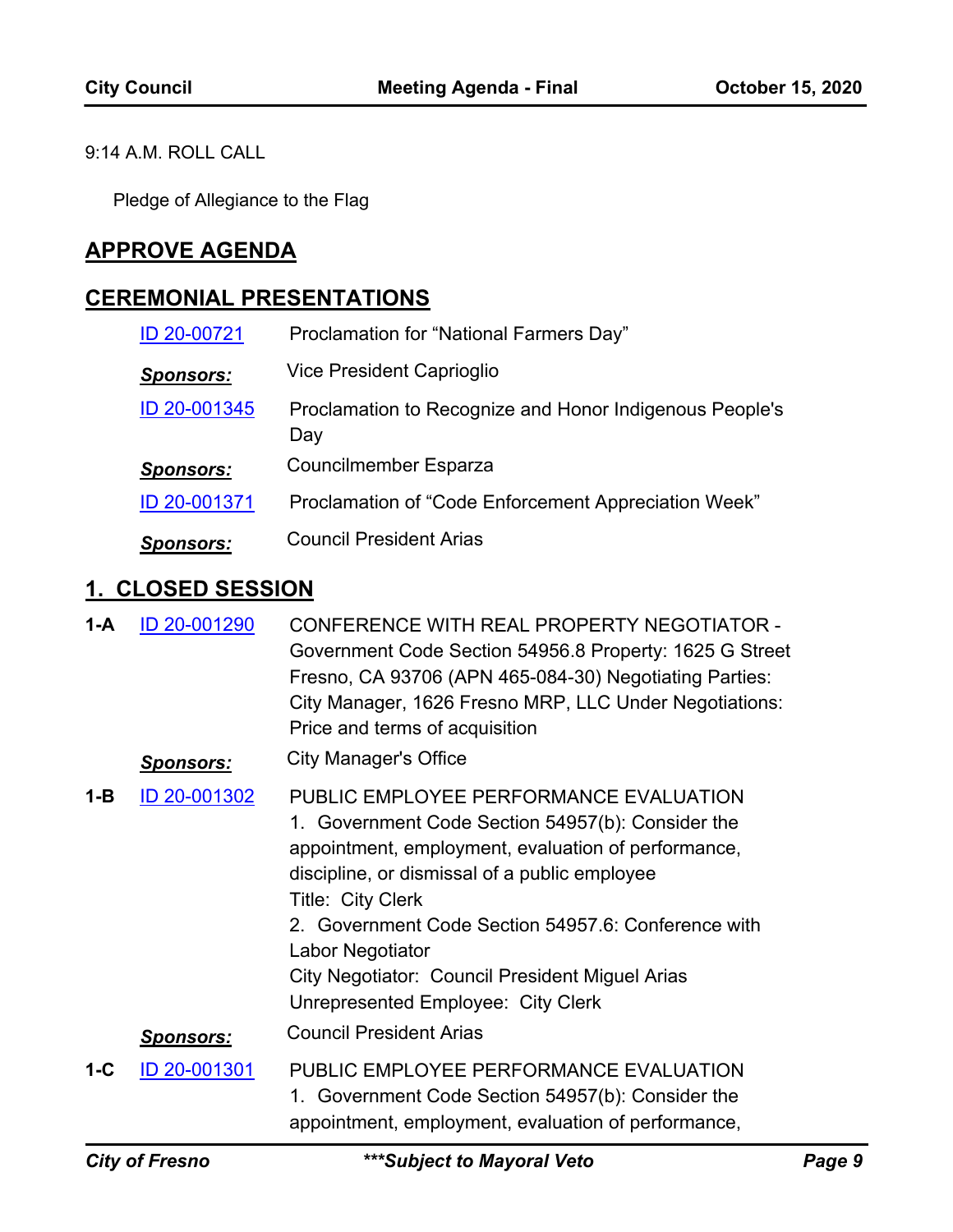|       | <b>City Council</b>                                  | <b>Meeting Agenda - Final</b>                                                                                                                                                                                                                                                                                                                                                                                                                                                                                            | <b>October 15, 2020</b> |
|-------|------------------------------------------------------|--------------------------------------------------------------------------------------------------------------------------------------------------------------------------------------------------------------------------------------------------------------------------------------------------------------------------------------------------------------------------------------------------------------------------------------------------------------------------------------------------------------------------|-------------------------|
|       | <u>Sponsors:</u>                                     | discipline, or dismissal of a public employee<br>Title: City Attorney<br>2. Government Code Section 54957.6: Conference with<br>Labor Negotiator<br>City Negotiator: Council President Miguel Arias<br>Unrepresented Employee: City Attorney<br><b>Council President Arias</b>                                                                                                                                                                                                                                           |                         |
| $1-D$ | ID 20-001309                                         | CONFERENCE WITH LEGAL COUNSEL-EXISTING<br>LITIGATION - Government Code Section 54956.9,<br>subdivision (d)(1)<br>1. Fabian Lara v. City of Fresno, et al.; Fresno County<br>Superior Court Case No.: 18CECG03514 (Public Works<br>Department)                                                                                                                                                                                                                                                                            |                         |
| $1-E$ | <b>Sponsors:</b><br>ID 20-001315                     | <b>City Attorney's Office</b><br>CONFERENCE WITH LEGAL COUNSEL - ANTICIPATED<br>LITIGATION or DECIDING WHETHER TO INITIATE<br>LITIGATION - Government Code Section 54956.9,<br>subdivision (d)(2)<br>1. Lexington Insurance Company, et al. v. City of Fresno, et<br>al.                                                                                                                                                                                                                                                 |                         |
| 1-F   | <u>Sponsors:</u><br>ID 20-001323                     | <b>City Attorney's Office</b><br><b>CONFERENCE WITH LEGAL COUNSEL - PUBLIC</b><br>SECURITY - Government Code Section 54957(a):<br>1. Matters posing a threat to the security of public buildings,<br>the security of essential public services, and to the public's<br>right of access to public services and public facilities, and<br>related actions pertaining to the Declaration by Governor<br>Newsom of a State of Emergency to Help State Prepare for<br>Broader Spread of COVID-19, and related local concerns. |                         |
| 1-G   | <u>Sponsors:</u><br>ID 20-001381<br><u>Sponsors:</u> | <b>City Attorney's Office</b><br>CONFERENCE WITH LEGAL COUNSEL - ANTICIPATED<br>LITIGATION OR DECIDING WHETHER TO INITIATE<br><b>LITIGATION</b><br>Government Code Section 54956.9, subdivision (d)(4)<br>City of Fresno v. Victoria Shannon, et al.<br><b>City Attorney's Office</b>                                                                                                                                                                                                                                    |                         |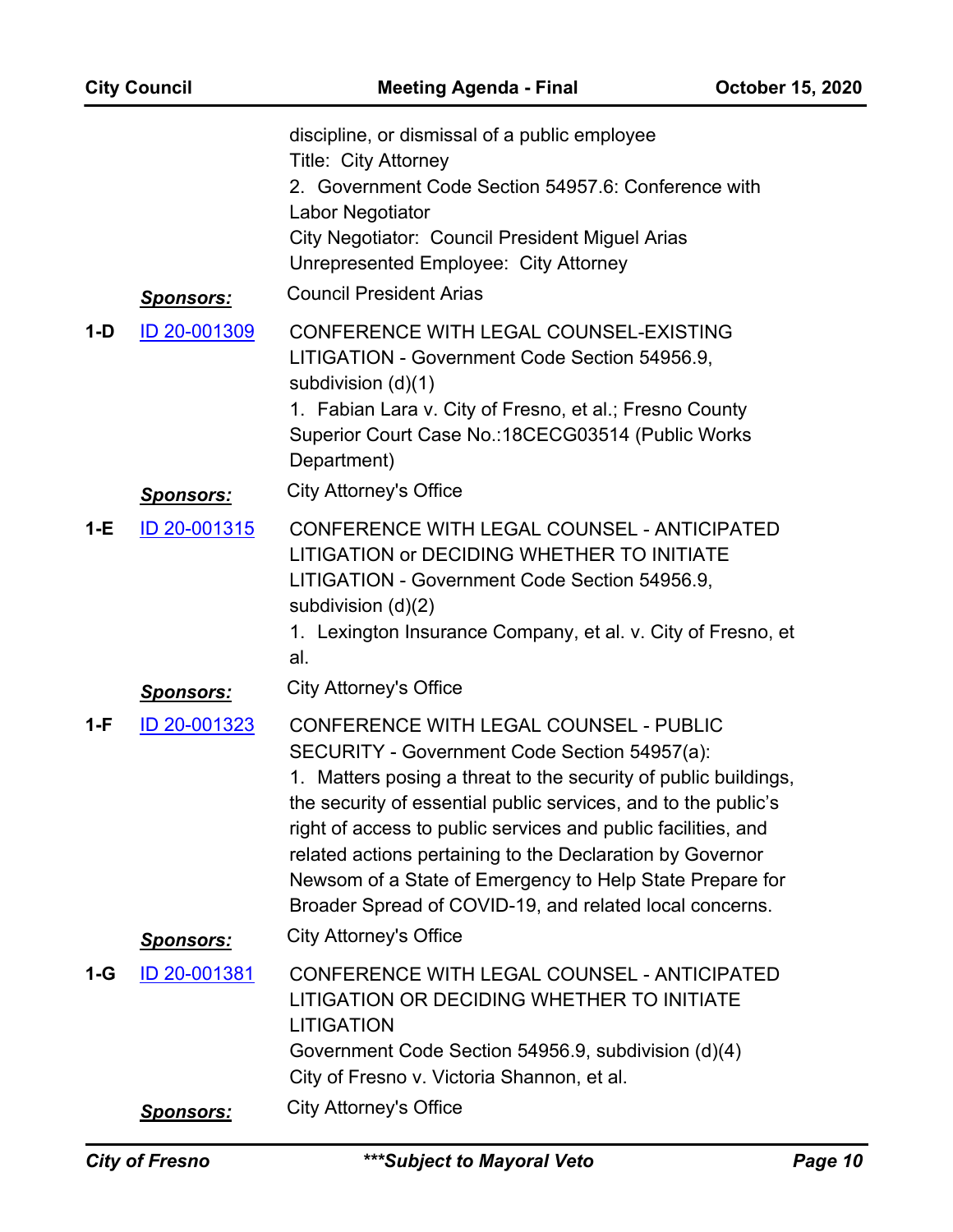# **COUNCILMEMBER REPORTS AND COMMENTS**

## **2. CONSENT CALENDAR**

| $2-A$   | ID 20-001217     | Approval of Minutes for the September 24, 2020 Regular<br>Council Meeting and the September 28, 2020 Special Closed<br><b>Session Minutes</b>                                                                                                                                                                                                       |
|---------|------------------|-----------------------------------------------------------------------------------------------------------------------------------------------------------------------------------------------------------------------------------------------------------------------------------------------------------------------------------------------------|
|         | <b>Sponsors:</b> | <b>City Clerk's Office</b>                                                                                                                                                                                                                                                                                                                          |
| $2 - B$ | ID 20-001298     | Approve a Service and Product Agreement with Prime<br>Government Solutions for digital government software suites<br>and services to manage Council Meetings and Agendas in an<br>amount not to exceed \$75,000                                                                                                                                     |
|         | <u>Sponsors:</u> | <b>City Clerk's Office</b>                                                                                                                                                                                                                                                                                                                          |
| $2-C$   | ID 20-001219     | *** Adopt Modifications Required by Law to the City Of Fresno<br>Deferred Compensation Plan Document as Unanimously<br>Recommended by the Deferred Compensation Board.<br>(Subject to Mayor's Veto)                                                                                                                                                 |
|         | <u>Sponsors:</u> | <b>Retirement Department</b>                                                                                                                                                                                                                                                                                                                        |
| $2-D$   | ID 20-001226     | Actions pertaining to Commercial Cannabis Activity:<br>1. ***RESOLUTION - Adopting the 559th Amendment to the<br>Master Fee Schedule Resolution No. 80-420 adding fees<br>relating to Commercial Cannabis Business permit<br>applications (Subject to Mayor's veto).<br>2. Approve the Cannabis Social Equity Assistance Program<br><b>Services</b> |
|         | <u>Sponsors:</u> | <b>City Manager's Office</b>                                                                                                                                                                                                                                                                                                                        |
| $2-E$   | ID 20-001291     | Actions pertaining to the acquisition of 1625 G Street (APN<br>465-084-30):                                                                                                                                                                                                                                                                         |
|         |                  | 1. Adopt a finding that this approval is exempt from the<br>requirements of CEQA pursuant to the common sense<br>exemption set forth in CEQA Guidelines 15061(b)(3), and that<br>it can be see with certainty that there is no possibility that this<br>approval will have significant effect on the environment.                                   |
|         |                  | 2. Approve Purchase and Sale Agreement with 1626 Fresno                                                                                                                                                                                                                                                                                             |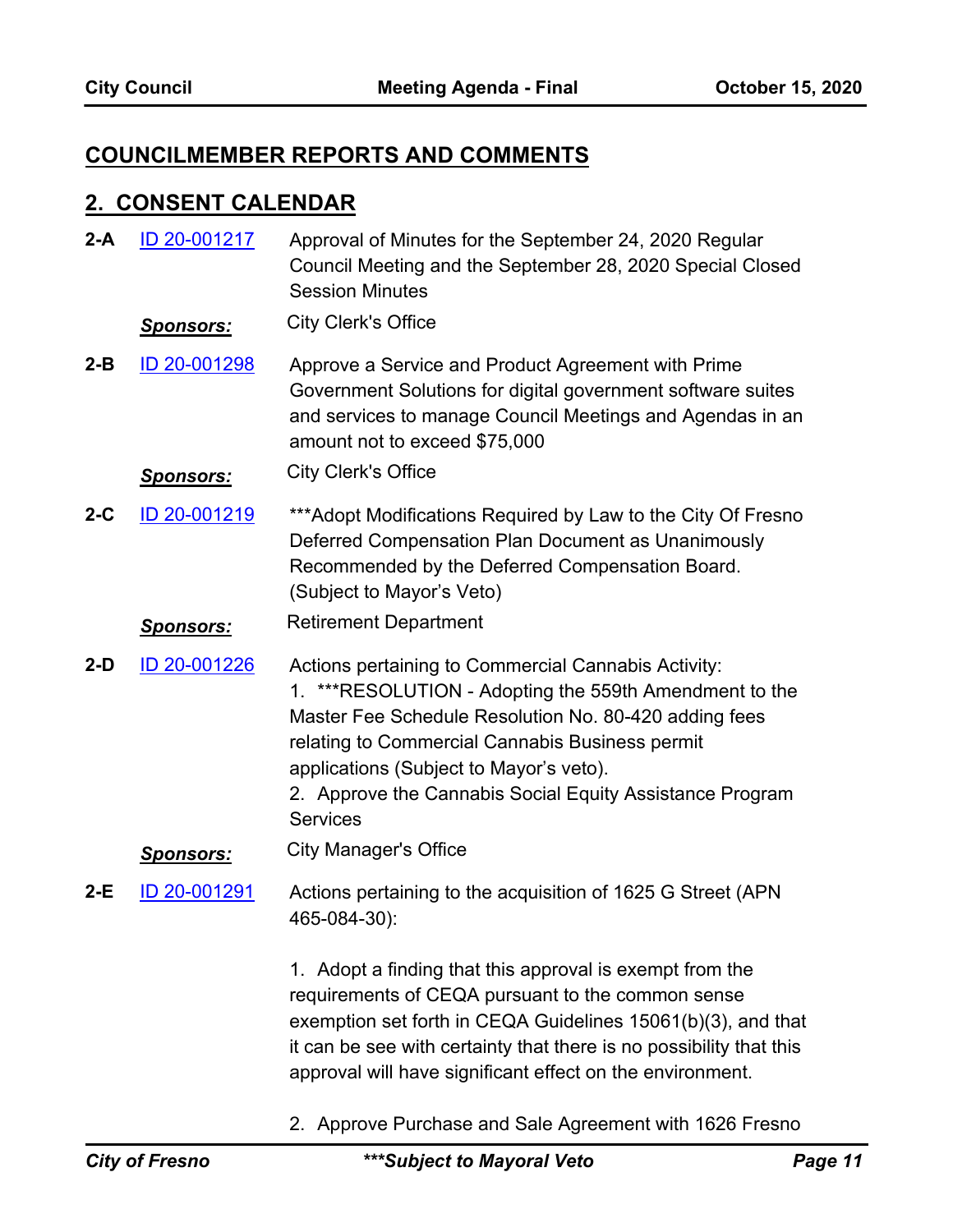| <b>City Council</b>                                      |                  | <b>Meeting Agenda - Final</b>                                                                                                                                                                                                                                                                                                                                                                                                                                     | <b>October 15, 2020</b> |
|----------------------------------------------------------|------------------|-------------------------------------------------------------------------------------------------------------------------------------------------------------------------------------------------------------------------------------------------------------------------------------------------------------------------------------------------------------------------------------------------------------------------------------------------------------------|-------------------------|
|                                                          |                  | MRP, LLC, in the amount of \$5,750,000 for real property<br>located at 1625 G Street (APN 465-084-30) (District 3).                                                                                                                                                                                                                                                                                                                                               |                         |
|                                                          | <b>Sponsors:</b> | <b>City Manager's Office</b>                                                                                                                                                                                                                                                                                                                                                                                                                                      |                         |
| $2-F$                                                    | ID 20-001292     | Approve the appointment of Christopher Rocha to the Historic<br><b>Preservation Commission</b>                                                                                                                                                                                                                                                                                                                                                                    |                         |
|                                                          | <b>Sponsors:</b> | Mayor's Office                                                                                                                                                                                                                                                                                                                                                                                                                                                    |                         |
| ID 20-001241<br>$2-G$<br>Agreement:<br>to Mayor's Veto); |                  | Actions pertaining to the Mayor's Faith Based Partnership<br>1. ***RESOLUTION - 29th Amendment to AAR No. 2020-159<br>appropriating \$19,000 for the Faith Based Partnership<br>Amended Agreement (Requires 5 affirmative votes) (Subject<br>2. Approve Third Amendment to Agreement with Fresno                                                                                                                                                                  |                         |
|                                                          |                  | Pacific University's Center for Community Transformation<br>(CCT) in the amount of \$18,000 and an additional \$1,000 for<br>reimbursement of meeting expenses, for a total amount not to<br>exceed \$69,000 for services under the Mayor's Faith Based<br>Partnership Council.                                                                                                                                                                                   |                         |
|                                                          | <u>Sponsors:</u> | Mayor's Office                                                                                                                                                                                                                                                                                                                                                                                                                                                    |                         |
| $2-H$                                                    | ID 20-001297     | Award a contract to CORE Spaces and Design in the amount<br>of \$214,993.08 utilizing CARES funding to complete cubicle<br>reconfigurations implementing social distancing protocols in<br>response to the COVID-19 Pandemic for the Police<br>Department Records Division, Court Liaison Office, and<br>Prosecutor Liaison Office; Public Works Streets Maintenance<br>Administration, and Supervisor Unit; and the Traffic<br>Operations and Planning Division. |                         |
|                                                          | <u>Sponsors:</u> | <b>Public Works Department and Planning and Development</b><br>Department                                                                                                                                                                                                                                                                                                                                                                                         |                         |
| $2-I$                                                    | ID 20-001310     | RESOLUTION - Of Intention to Annex Final Tract Map No.<br>6280 as Annexation No. 115 to the CITY OF FRESNO<br><b>COMMUNITY FACILITIES DISTRICT NO. 11 and to</b><br>Authorize the Levy of Special Taxes; and setting the public<br>hearing for Thursday, November 19, 2020, at 10:00 am<br>(northeast corner of North Polk and West Dante Avenues)<br>(Council District 2)                                                                                        |                         |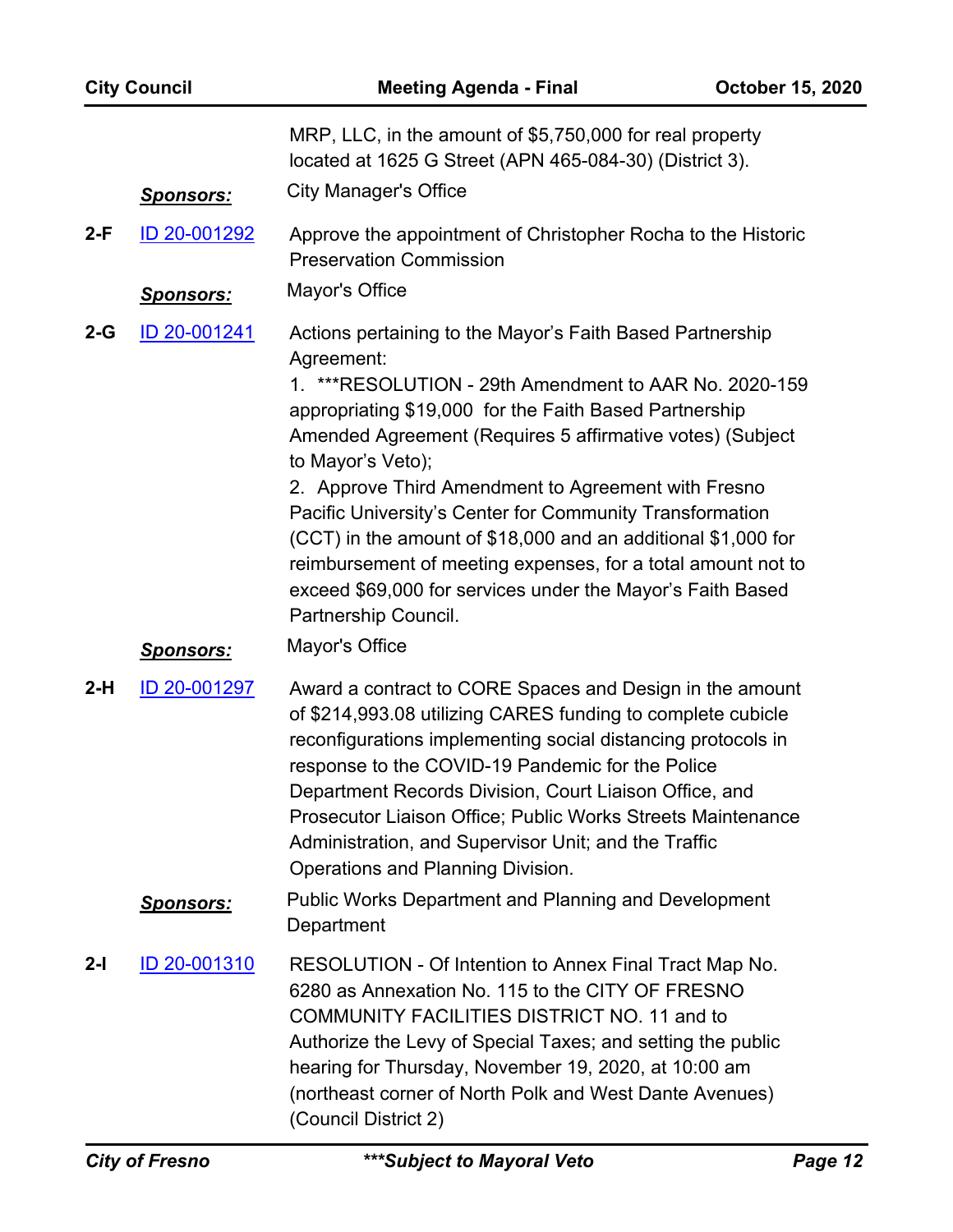|       | <b>City Council</b>                                                                                                                                                                 | <b>Meeting Agenda - Final</b>                                                                                                                                                                                                                                                                                                                                                                                                                                                                                                     | <b>October 15, 2020</b> |
|-------|-------------------------------------------------------------------------------------------------------------------------------------------------------------------------------------|-----------------------------------------------------------------------------------------------------------------------------------------------------------------------------------------------------------------------------------------------------------------------------------------------------------------------------------------------------------------------------------------------------------------------------------------------------------------------------------------------------------------------------------|-------------------------|
|       | <u>Sponsors:</u>                                                                                                                                                                    | <b>Public Works Department</b>                                                                                                                                                                                                                                                                                                                                                                                                                                                                                                    |                         |
| $2-J$ | ID 20-001311<br>Approve a substitution of a listed Subcontractor Omni<br>Underground, Inc., for N. Gates and W. San Jose Avenue<br>Traffic Signal Installation (Council District 2) |                                                                                                                                                                                                                                                                                                                                                                                                                                                                                                                                   |                         |
|       | <u>Sponsors:</u>                                                                                                                                                                    | <b>Public Works Department</b>                                                                                                                                                                                                                                                                                                                                                                                                                                                                                                    |                         |
| $2-K$ | ID 20-001313                                                                                                                                                                        | BILL - (For introduction) Amending the uncodified ordinance<br>to adopt changes and additions to the official list of<br>designated special speed zones for various streets within the<br>City of Fresno pursuant to Section 14-1501 of the Fresno<br>Municipal Code (Citywide)                                                                                                                                                                                                                                                   |                         |
|       | <u>Sponsors:</u>                                                                                                                                                                    | <b>Public Works Department</b>                                                                                                                                                                                                                                                                                                                                                                                                                                                                                                    |                         |
| 2-L   | ID 20-001265                                                                                                                                                                        | ***RESOLUTION - Claiming funds of \$441,187.01 for stale<br>dated (uncashed) utility customer refund checks dated<br>December 28, 2000, through December 30, 2016, and<br>transferring said funds from Utility Sales Clearing Fund<br>52502 to Water Enterprise Fund 40101, Solid Waste<br>Operating Fund 41001, Community Sanitation Operating<br>Fund 41501, and Wastewater Operating Fund 40501.<br>(Subject to Mayor's Veto)                                                                                                  |                         |
|       | <u>Sponsors:</u>                                                                                                                                                                    | <b>Finance Department</b>                                                                                                                                                                                                                                                                                                                                                                                                                                                                                                         |                         |
| $2-M$ | ID 20-001329                                                                                                                                                                        | BILL - (For Introduction) Repealing Sections 2-1303 and<br>2-1309 of the Fresno Municipal Code Regarding the Housing<br>and Community Development Commission<br><b>Planning and Development Department</b>                                                                                                                                                                                                                                                                                                                        |                         |
|       | <u>Sponsors:</u>                                                                                                                                                                    |                                                                                                                                                                                                                                                                                                                                                                                                                                                                                                                                   |                         |
| $2-N$ | <u>ID 20-001312</u>                                                                                                                                                                 | Consideration of Text Amendment Application No. P20-02213<br>and related Environmental Finding for Environmental<br>Assessment No. P20-02213, to add section 15-1614 to<br>Chapter 15 of the Fresno Municipal Code creating the<br>Focused Infill (FI) Overlay District in the City of Fresno.<br>1. *** BILL NO. B-45 - (Introduced 9/24/2020) (For adoption) -<br>Adding Section 15-1614 to the Fresno Municipal Code,<br>creating the Focused Infill (FI) Overlay District in the City of<br>Fresno. (Subject to Mayor's veto) |                         |
|       | <u>Sponsors:</u>                                                                                                                                                                    | <b>Planning and Development Department</b>                                                                                                                                                                                                                                                                                                                                                                                                                                                                                        |                         |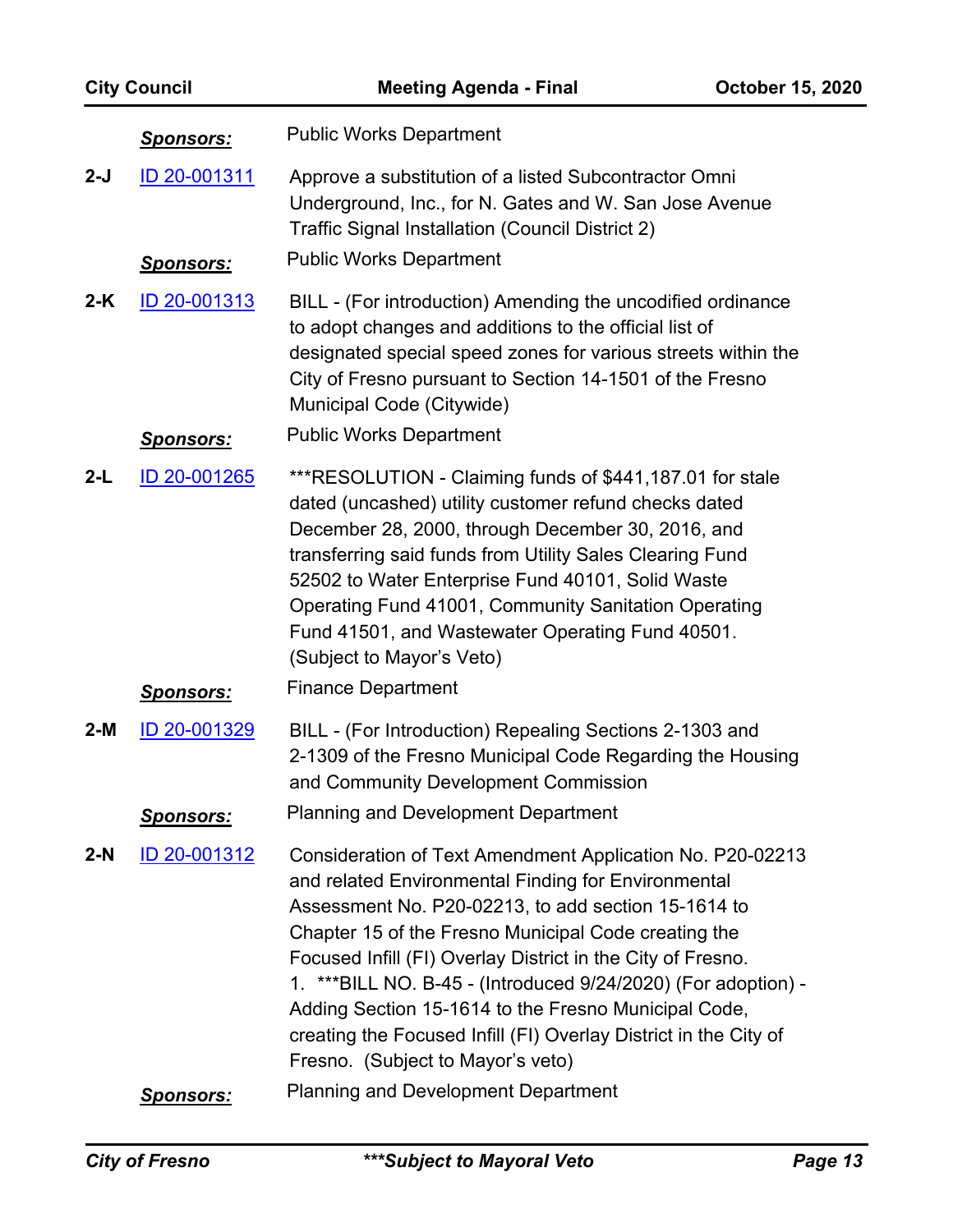| <b>City Council</b> |                     | <b>Meeting Agenda - Final</b>                                                                                                                                                                                                                                                                                                                                                                                                                                                                                                                                                                                                                                                                                                                                                     | <b>October 15, 2020</b> |
|---------------------|---------------------|-----------------------------------------------------------------------------------------------------------------------------------------------------------------------------------------------------------------------------------------------------------------------------------------------------------------------------------------------------------------------------------------------------------------------------------------------------------------------------------------------------------------------------------------------------------------------------------------------------------------------------------------------------------------------------------------------------------------------------------------------------------------------------------|-------------------------|
| $2-O$               | ID 20-001363        | Actions pertaining to Text Amendment Application No.<br>P20-02212 and related Environmental Finding for<br>Environmental Assessment No. P20-02212, sections<br>15-2706, 15-6801 and 15-6802 of the Fresno Municipal<br>Code, to be titled the Responsible Neighborhood Market Act<br>and relating to the use regulations for alcohol sales.                                                                                                                                                                                                                                                                                                                                                                                                                                       |                         |
|                     |                     | 1. ADOPT Environmental Assessment No. P20-02212, dated<br>July 29, 2020, that Text Amendment Application No. P20-<br>02212 is exempt from the California Environmental Quality<br>Act (CEQA) pursuant to the common sense exemption that it<br>can be seen with certainty that there is no possibility that the<br>proposed Text Amendment may have a significant effect on<br>the environment pursuant to CEQA Guidelines Section<br>$15061(b)(3)$ .<br>2. *** BILL (Intro. 9/24/2020) (For adoption) - Amending<br>Sections 15-2706, 15- 6801, and 15-6802 to the Fresno<br>Municipal Code, relating to the use regulations for alcohol<br>sales. (Subject to Mayor's veto)<br>3. RESOLUTION - Of the Council establishing the<br>Responsible Neighborhood Market Act Committee |                         |
|                     | <b>Sponsors:</b>    | <b>Planning and Development Department</b>                                                                                                                                                                                                                                                                                                                                                                                                                                                                                                                                                                                                                                                                                                                                        |                         |
| $2-P$               | ID 20-001308        | Approve the Second Amendment to the Consultant Services<br>Agreement with Provost and Pritchard Consulting Group, Inc.,<br>to extend the agreement term from June 30, 2020 to October<br>31, 2021, for design and construction support services on the<br>Big Dry Creek Diversion Channel Slope Repairs project<br>related to the City of Fresno's Friant-Kern Canal Raw Water<br>Pipeline project, for a previously approved contract amount of<br>\$20,000 (Fresno County)                                                                                                                                                                                                                                                                                                      |                         |
|                     | <u>Sponsors:</u>    | Department of Public Utilities                                                                                                                                                                                                                                                                                                                                                                                                                                                                                                                                                                                                                                                                                                                                                    |                         |
| $2-Q$               | <u>ID 20-001316</u> | Approve the Sixth Amendment to the Consultant Services<br>Agreement with Live Oak Associates, Inc., to increase the fee<br>amount by \$53,750 for a total amended contract amount of<br>\$639,706; and to extend the agreement term from June 30,<br>2020 to October 31, 2021, for Biological Resources<br>Monitoring Services relating the City of Fresno's Friant-Kern                                                                                                                                                                                                                                                                                                                                                                                                          |                         |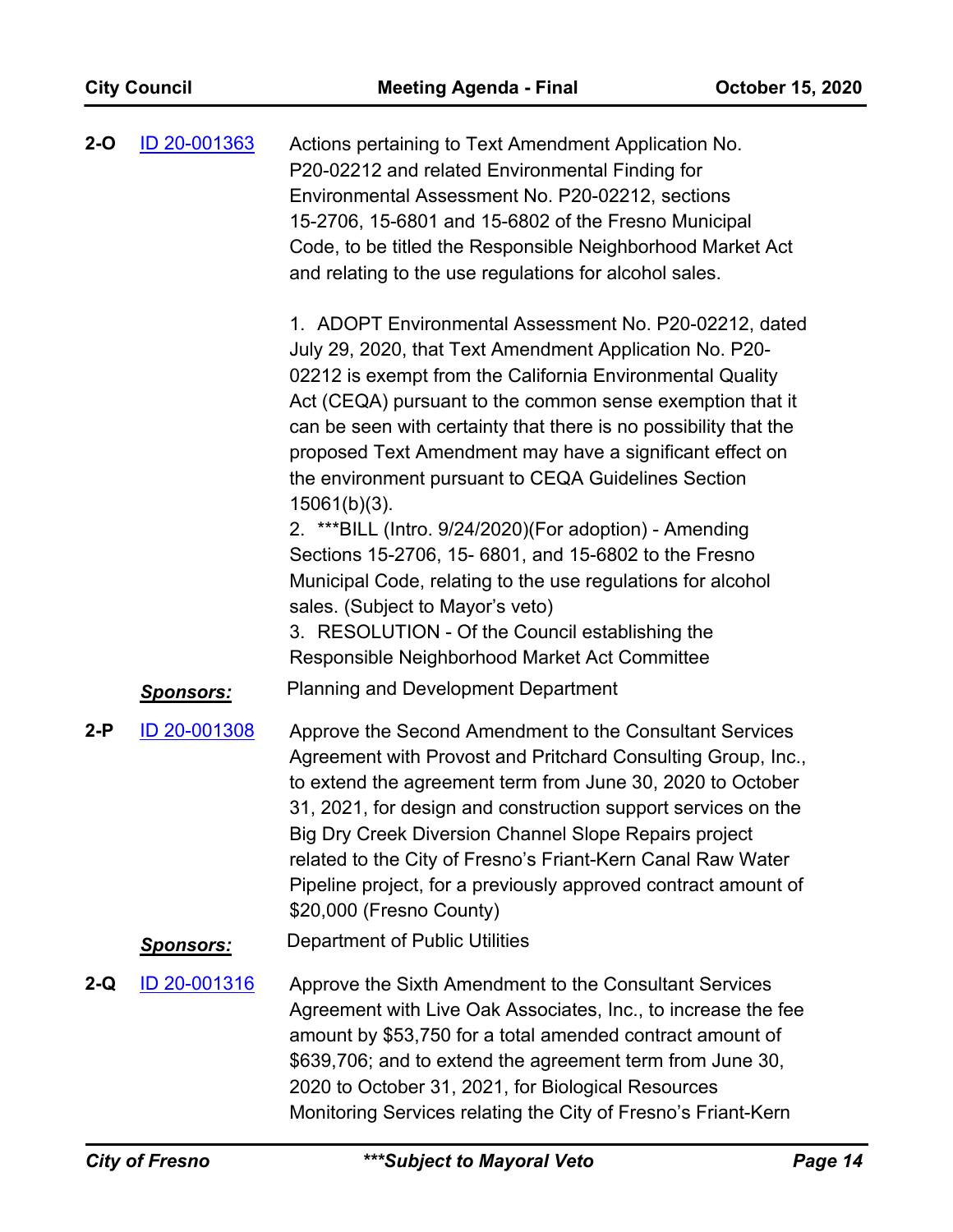|         | <b>City Council</b> | <b>Meeting Agenda - Final</b>                                                                                                                                                                                                                                                                                                                                                                                                                                                                                                                                                                                                                                                             | October 15, 2020 |
|---------|---------------------|-------------------------------------------------------------------------------------------------------------------------------------------------------------------------------------------------------------------------------------------------------------------------------------------------------------------------------------------------------------------------------------------------------------------------------------------------------------------------------------------------------------------------------------------------------------------------------------------------------------------------------------------------------------------------------------------|------------------|
|         | <u>Sponsors:</u>    | Canal Raw Water Pipeline project (Fresno County)<br><b>Department of Public Utilities</b>                                                                                                                                                                                                                                                                                                                                                                                                                                                                                                                                                                                                 |                  |
| $2-R$   | ID 20-001328        | Approve a First Amendment to the Consultant Services<br>Agreement with Carollo Engineers Inc., to increase the<br>design fee amount by \$23,570, utilizing the full \$20,000 of<br>contingency, resulting in a net contract increase of \$3,570,<br>for a total amended not to exceed contract amount to<br>\$214,490; and to extend the agreement term from July 18,<br>2020, to December 17, 2021, for design revisions and<br>permitting efforts on the North Avenue Sewer Trunk Main<br>Realignment Project (Council Districts 3, 5 and Fresno<br>County)                                                                                                                             |                  |
|         | <b>Sponsors:</b>    | Department of Public Utilities                                                                                                                                                                                                                                                                                                                                                                                                                                                                                                                                                                                                                                                            |                  |
| $2-S$   | ID 20-001331        | Actions pertaining to the construction of 2,700 linear feet of<br>16-inch diameter water main for the Armstrong - Kings<br>Canyon to Butler Water Main Replacement Project (Bid File<br>3742) (Council District 5 and Fresno County):<br>1. Adopt a finding of Notice of Exemption pursuant to 14<br>CCR Section 15282(k), Public Resources Code Section<br>21080.21 (California Environmental Quality Act does not<br>apply to any project of less than one mile in length within a<br>public street for the replacement of an existing pipeline within<br>a public street)<br>2. Award a construction contract to West Valley Construction<br>Company, Inc., in the amount of \$809,298 |                  |
|         | <u>Sponsors:</u>    | Department of Public Utilities                                                                                                                                                                                                                                                                                                                                                                                                                                                                                                                                                                                                                                                            |                  |
| $2 - T$ | ID 20-001339        | Actions pertaining to Pump Station 208-2:<br>1. Adopt a finding of Categorical Exemption per staff's<br>determination, pursuant to Sections 15301, 15302, and<br>15303 of the California Environmental Quality Act Guidelines<br>2. Award a Construction Contract to Nor-Cal Pump & Well<br>Drilling, Inc., in the amount of \$418,167 to drill and construct<br>a new production well at Pump Station 208-2, located at 4554<br>North Wishon Avenue (Bid File 3754) (County Island near<br>Council Districts 4 and 7)                                                                                                                                                                    |                  |
|         | <b>Sponsors:</b>    | Department of Public Utilities                                                                                                                                                                                                                                                                                                                                                                                                                                                                                                                                                                                                                                                            |                  |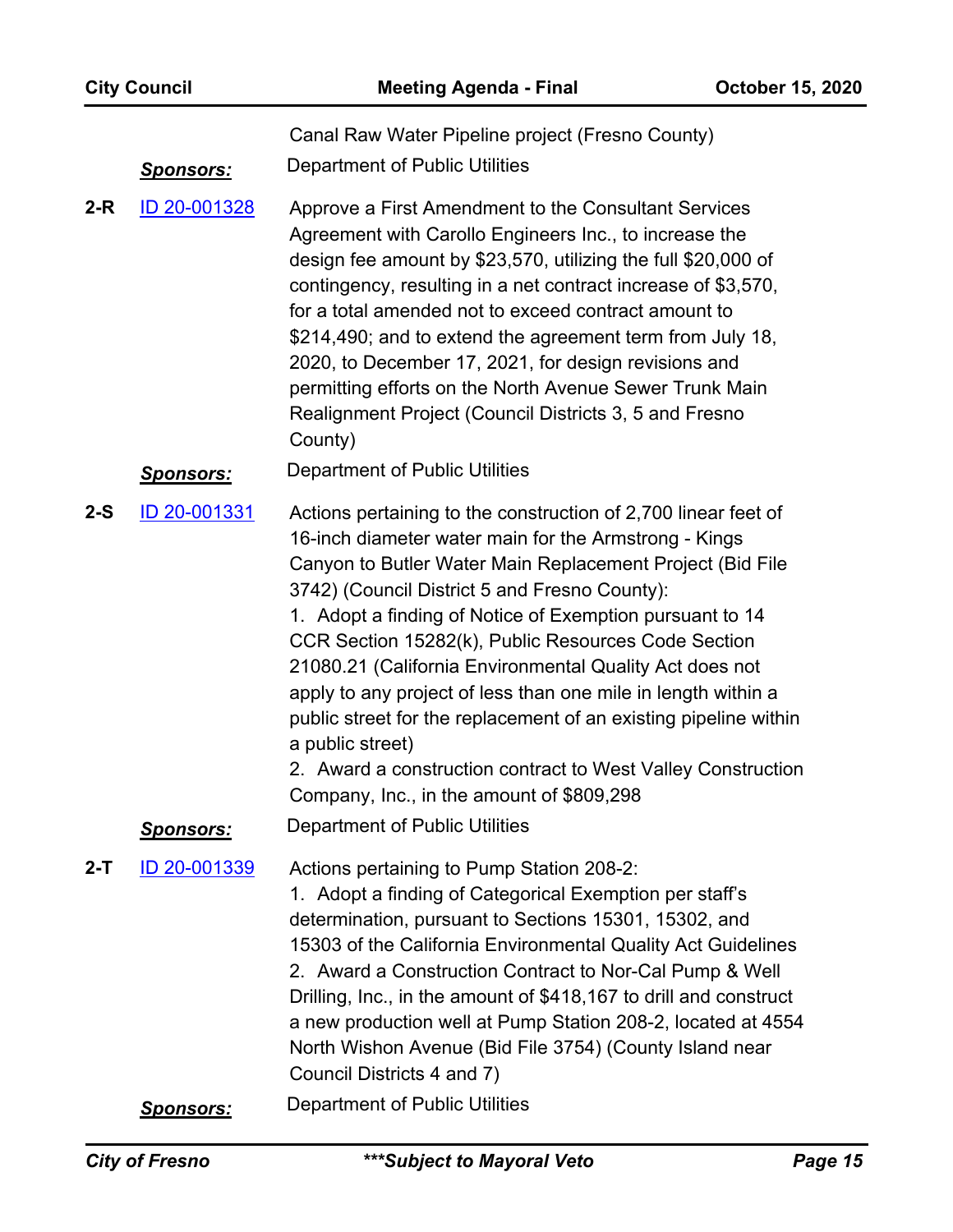| ID 20-001325<br>$2-U$ |                  | Actions pertaining to Coronavirus Aid Relief and Economic<br>Securities (CARES) Act funding for purchase and installation<br>of extractors:                                                                                                                                                   |
|-----------------------|------------------|-----------------------------------------------------------------------------------------------------------------------------------------------------------------------------------------------------------------------------------------------------------------------------------------------|
|                       |                  | 1. Approve the Fire Chief or her designee to accept<br>Coronavirus Aid Relief and Economic Securities (CARES) Act<br>funding for \$608,800 for the purchase of and installation of<br>eleven (11) extractors at fire stations that are currently<br>without extractors.                       |
|                       |                  | 2. ***RESOLUTION - Adopting the 31st amendment to the<br>Annual Appropriation Resolution (AAR) No. 2020-159<br>appropriating \$608,800 in CARES Act funding for the<br>purchase and installation of extractors (Subject to Mayor's<br>Veto)                                                   |
|                       | <u>Sponsors:</u> | <b>Fire Department</b>                                                                                                                                                                                                                                                                        |
| $2-V$                 | ID 20-001338     | Actions pertaining to the 2021 Selective Traffic Enforcement<br>Program (STEP) grant:<br>1. Authorize the Chief of Police to accept \$725,000 in grant<br>funding for the 2021 STEP grant awarded to the Fresno                                                                               |
|                       |                  | Police Department from the National Highway Traffic Safety<br>Administration (NHTSA) through the California Office of<br>Traffic Safety (OTS)                                                                                                                                                 |
|                       |                  | 2. Authorize the Chief of Police to execute the agreement,<br>extensions and all related documentation applicable to the<br>2021 STEP grant                                                                                                                                                   |
|                       | <b>Sponsors:</b> | <b>Police Department</b>                                                                                                                                                                                                                                                                      |
| 2-W                   | ID 20-001340     | Actions pertaining to the 2018 State Homeland Security<br>Grant Program (SHSGP)                                                                                                                                                                                                               |
|                       |                  | 1. Authorize the Chief of Police to accept \$128,293.20 in<br>grant funding for the 2018 State Homeland Security Grant<br>awarded to the Fresno Police Department by the California<br>Office of Emergency Services (CalOES) through the County<br>of Fresno Department of Behavioral Health. |
|                       |                  | 2. Authorize the Chief of Police or his designee to execute<br>the agreement and all related documentation applicable to<br>the 2018 SHSGP grant.                                                                                                                                             |
|                       | <u>Sponsors:</u> | <b>Police Department</b>                                                                                                                                                                                                                                                                      |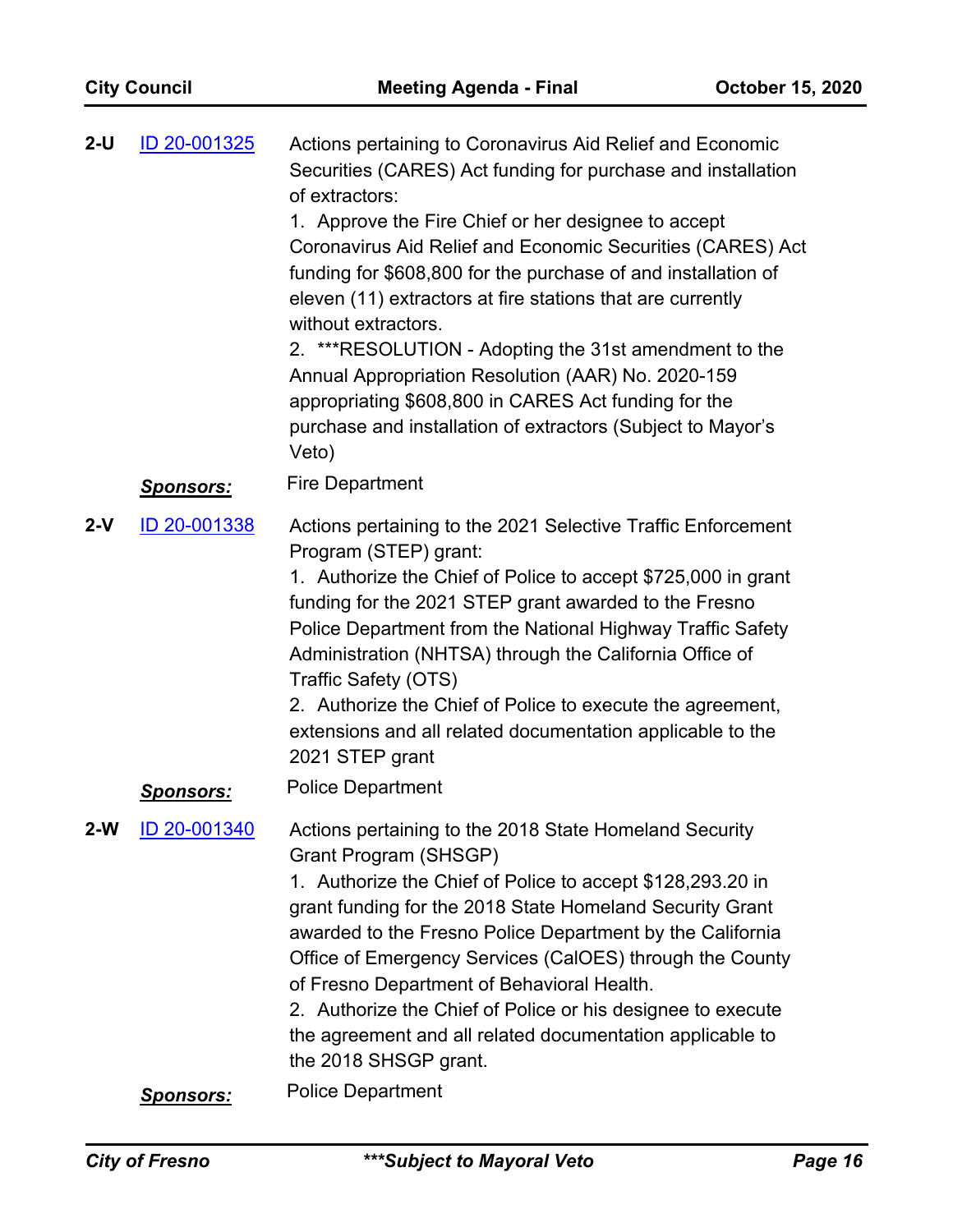| $2-X$ | ID 20-001343      | Actions pertaining to the 2020 Off-Highway Vehicle (OHV)                                                                                                                                                                                                                                                                                                                                                                                                                                                                                                                                                                                                                                                                                                                                                                                                                                                    |
|-------|-------------------|-------------------------------------------------------------------------------------------------------------------------------------------------------------------------------------------------------------------------------------------------------------------------------------------------------------------------------------------------------------------------------------------------------------------------------------------------------------------------------------------------------------------------------------------------------------------------------------------------------------------------------------------------------------------------------------------------------------------------------------------------------------------------------------------------------------------------------------------------------------------------------------------------------------|
|       |                   | <b>Grant Program:</b><br>1. Authorize the Chief of Police to accept \$33,564 in grant<br>funding for the 2020 Off-Highway Vehicle grant program<br>awarded to the Fresno Police Department from the State of<br>California Department of Parks and Recreation;<br>2. Authorize the Chief of Police to execute the agreement<br>and all related documents applicable to the 2020 OHV grant<br>including amendments and extensions; and<br>3. ***RESOLUTION - Adopt the 32nd Amendment to the<br>Annual Appropriation Resolution (AAR) No. 2020-159<br>appropriating \$33,600 for the Police Department's<br>Off-Highway Vehicle (OHV) grant program from the State of<br>California, Department of Parks and Recreation (requires five<br>affirmative votes) (Subject to Mayor's veto);<br>4. RESOLUTION - Authorizing acceptance of \$33,564 in<br>grant funding from the State of California Department of |
|       |                   | Parks and Recreation for the Fresno Police Department's<br>2020 Off-Highway Vehicle grant                                                                                                                                                                                                                                                                                                                                                                                                                                                                                                                                                                                                                                                                                                                                                                                                                   |
|       | <u>Sponsors:</u>  | <b>Police Department</b>                                                                                                                                                                                                                                                                                                                                                                                                                                                                                                                                                                                                                                                                                                                                                                                                                                                                                    |
| $2-Y$ | ID 20-001361      | BILL (for introduction) - Extending the Economically<br>Disadvantaged Neighborhoods Act to 2022                                                                                                                                                                                                                                                                                                                                                                                                                                                                                                                                                                                                                                                                                                                                                                                                             |
|       | <u>Sponsors:</u>  | <b>Councilmember Soria</b>                                                                                                                                                                                                                                                                                                                                                                                                                                                                                                                                                                                                                                                                                                                                                                                                                                                                                  |
| $2-Z$ | ID 20-001362      | BILL (for introduction) - Extending the Commercial Build Act<br>to 2022                                                                                                                                                                                                                                                                                                                                                                                                                                                                                                                                                                                                                                                                                                                                                                                                                                     |
|       | <u> Sponsors:</u> | Councilmember Soria                                                                                                                                                                                                                                                                                                                                                                                                                                                                                                                                                                                                                                                                                                                                                                                                                                                                                         |
|       | 2-AA ID 20-001376 | Actions pertaining to contract with Pardini's, Inc., for<br>administration of the Senior Aid for Food and Resources<br>(SAFR) Program:                                                                                                                                                                                                                                                                                                                                                                                                                                                                                                                                                                                                                                                                                                                                                                      |
|       |                   | 1. ***RESOLUTION - Adopting the 35th Amendment to the<br>Annual Appropriation Resolution No. 2020-159 appropriating<br>\$500,000 in CARES Act Funds for extension of the Senior Aid<br>for Food and Resources (SAFR) Program                                                                                                                                                                                                                                                                                                                                                                                                                                                                                                                                                                                                                                                                                |
|       |                   | 2. Approve First Amendment to Agreement with Pardini's,                                                                                                                                                                                                                                                                                                                                                                                                                                                                                                                                                                                                                                                                                                                                                                                                                                                     |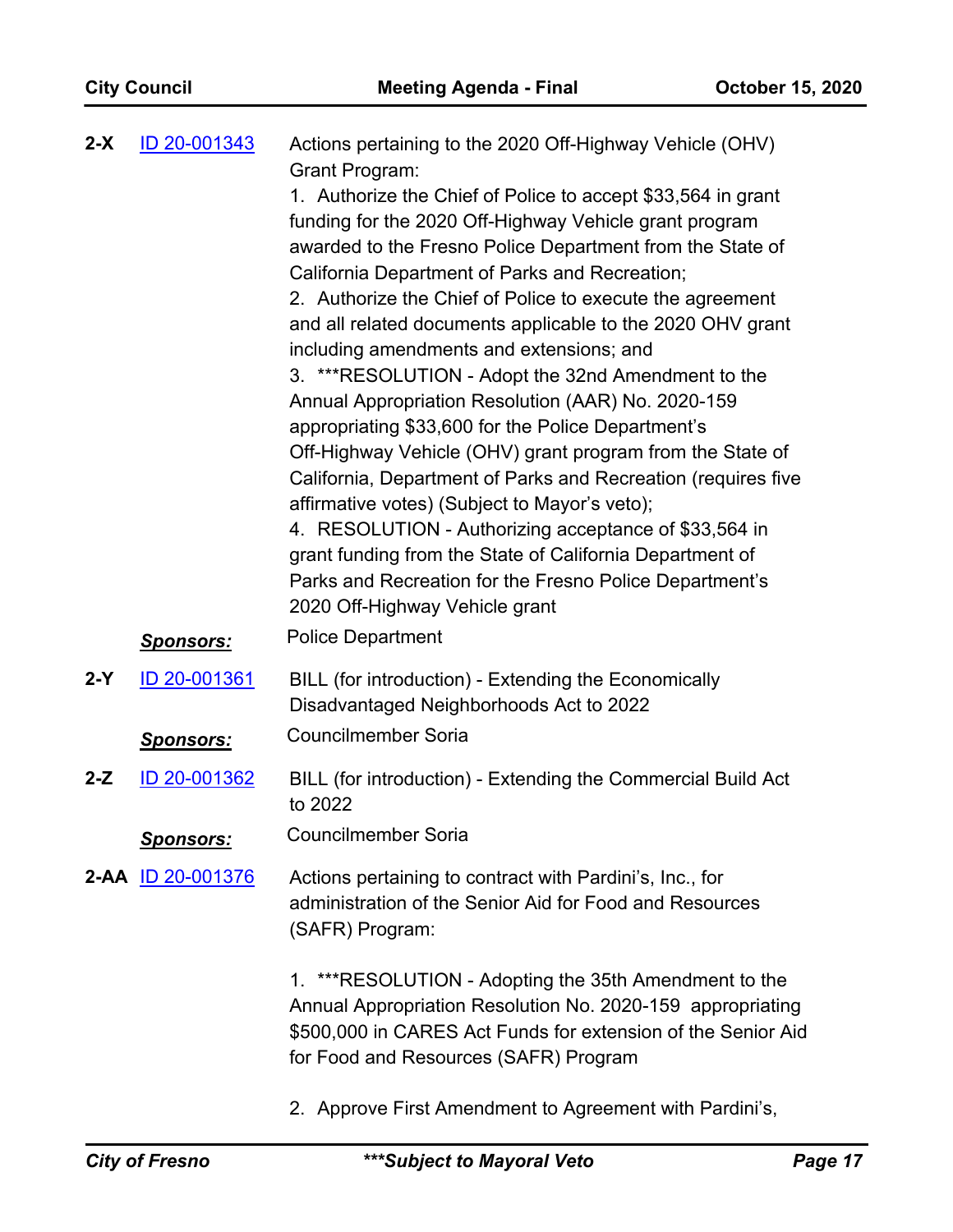| <b>City Council</b>      | <b>Meeting Agenda - Final</b>                                                                                                                                                                                                                                                    | <b>October 15, 2020</b> |
|--------------------------|----------------------------------------------------------------------------------------------------------------------------------------------------------------------------------------------------------------------------------------------------------------------------------|-------------------------|
| <u>Sponsors:</u>         | Inc., for administration of the SAFR Program<br>Vice President Caprioglio, Councilmember Karbassi and<br><b>Councilmember Chavez</b>                                                                                                                                             |                         |
| 2-BB ID 20-001377        | Actions pertaining to the Fresno Arts and Culture Emergency<br><b>Relief Grant Program:</b>                                                                                                                                                                                      |                         |
|                          | 1. *** RESOLUTION - Adopting the 36th Amendment to the<br>Annual Appropriation Resolution No. 2020-159 to appropriate<br>\$1,500,000 in CARES Act Funds for Fresno Arts and Culture<br>Emergency Relief Grant Program (Requires 5 affirmative<br>votes)(Subject to Mayor's Veto) |                         |
|                          | RESOLUTION - Directing Staff to create and administer<br>2.<br>the Fresno Arts and Culture Emergency Relief Grant Program                                                                                                                                                        |                         |
|                          | 3. Approve Agreement with Fresno Arts Council in the<br>amount of up to \$1,500,000, to administer the Fresno Arts<br>and Culture Emergency Relief Grant Program                                                                                                                 |                         |
| <u>Sponsors:</u>         | Council President Arias, Councilmember Soria and<br><b>Councilmember Chavez</b>                                                                                                                                                                                                  |                         |
| 2-CC ID 20-001378        | Actions pertaining to the Fresno Nonprofit Emergency Relief<br><b>Grant Program:</b>                                                                                                                                                                                             |                         |
|                          | ***RESOLUTION - Adopting the 37th Amendment to the<br>1.<br>Annual Appropriation Resolution No. 2020-159 to appropriate<br>\$500,000 in CARES Act Funds for Fresno Nonprofit<br><b>Emergency Relief Grant Program (Requires 5 affirmative</b><br>votes)(Subject to Mayor's Veto) |                         |
|                          | RESOLUTION - Direction Staff to create and administer<br>2.<br>the Fresno Nonprofit Emergency Relief Fund.                                                                                                                                                                       |                         |
| <u>Sponsors:</u>         | Council President Arias, Councilmember Soria and<br><b>Councilmember Chavez</b>                                                                                                                                                                                                  |                         |
| 2-DD <u>ID 20-001379</u> | Actions pertaining to the agreement with Barrios Unidos<br>related to the Maskup CV marketing campaign:                                                                                                                                                                          |                         |
|                          |                                                                                                                                                                                                                                                                                  |                         |

1. \*\*\*RESOLUTION - Adopting the 38th Amendment to the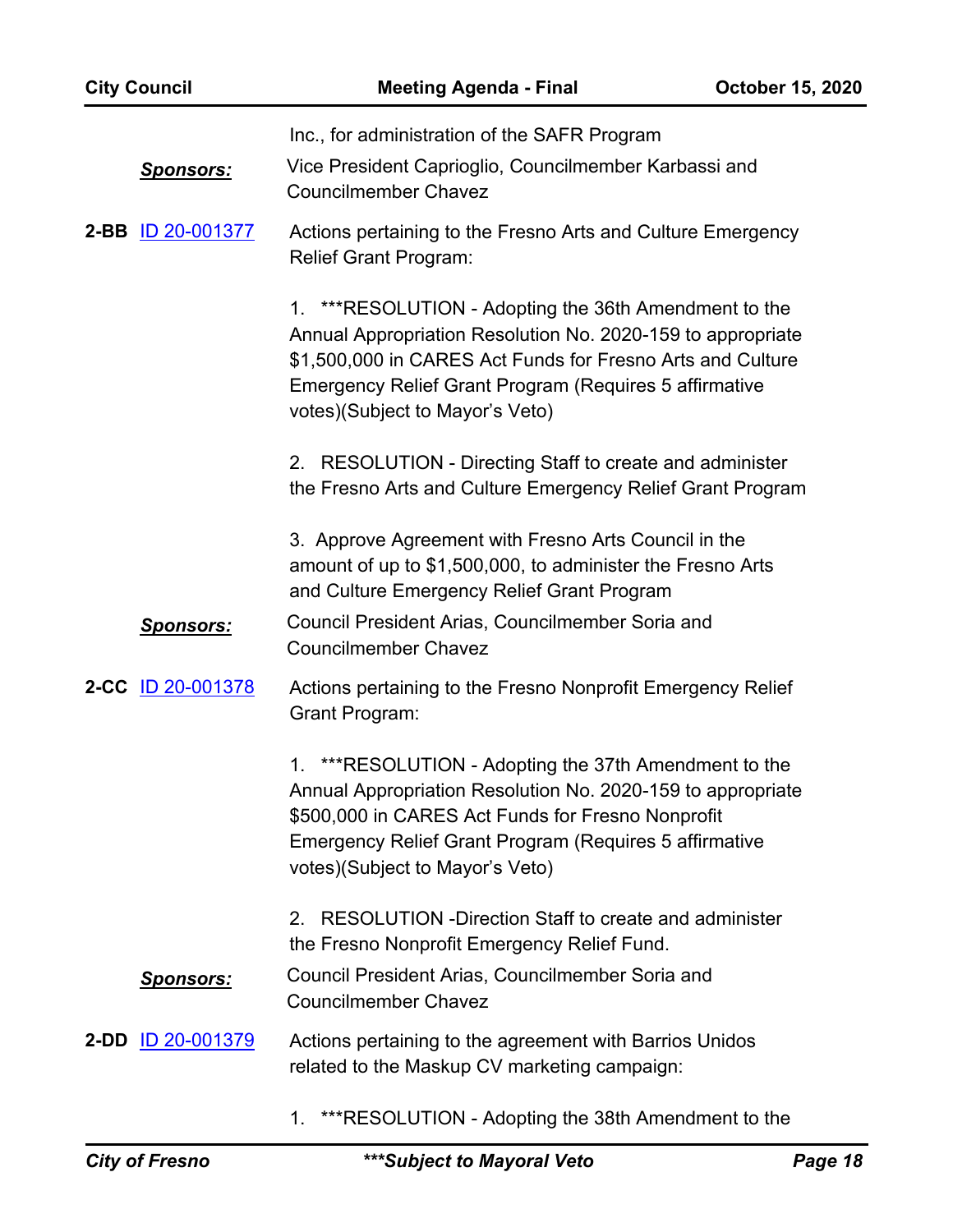| <b>City Council</b> |                                  | <b>Meeting Agenda - Final</b>                                                                                                                                                                                                                                                                                                                                                                                                                                                                                                                                                                                                                                                    | <b>October 15, 2020</b> |
|---------------------|----------------------------------|----------------------------------------------------------------------------------------------------------------------------------------------------------------------------------------------------------------------------------------------------------------------------------------------------------------------------------------------------------------------------------------------------------------------------------------------------------------------------------------------------------------------------------------------------------------------------------------------------------------------------------------------------------------------------------|-------------------------|
|                     |                                  | Annual Appropriation Resolution No. 2020-159 to appropriate<br>\$44,300 in CARES Act Funds for the Maskup CV Campaign<br>(Requires 5 affirmative votes) (Subject to Mayor's Veto)                                                                                                                                                                                                                                                                                                                                                                                                                                                                                                |                         |
|                     |                                  | 2. Approve Agreement with Barrios Unidos for the Maskup<br><b>CV Campaign</b>                                                                                                                                                                                                                                                                                                                                                                                                                                                                                                                                                                                                    |                         |
|                     | <u>Sponsors:</u>                 | Council President Arias, Councilmember Soria and<br><b>Councilmember Chavez</b>                                                                                                                                                                                                                                                                                                                                                                                                                                                                                                                                                                                                  |                         |
| $2-EE$              | ID 20-001383                     | ***RESOLUTION - 33rd Amendment to AAR No. 2020-159<br>appropriating \$10,000,000 in CARES Act Funds for<br>reimbursement of Fire Department salaries related to<br>COVID-19 (Requires 5 Votes) (Subject to Mayor's Veto)                                                                                                                                                                                                                                                                                                                                                                                                                                                         |                         |
|                     | <u>Sponsors:</u>                 | <b>Council President Arias and Councilmember Chavez</b>                                                                                                                                                                                                                                                                                                                                                                                                                                                                                                                                                                                                                          |                         |
| $2-FF$              | ID 20-001384<br><u>Sponsors:</u> | Actions related to United Health Centers construction of<br>clinics in Southeast and West Fresno:<br>1. Adopt a finding of Categorical Exemption pursuant to<br>Section 15332/Class 32 of the California Environmental<br><b>Quality Act (CEQA) Guidelines</b><br>2. *** RESOLUTION - 34th Amendment to AAR No. 2020-159<br>appropriating \$10,000,000 for the United Health Centers<br>projects in Southeast and West Fresno (Requires 5 Votes)<br>(Subject to Mayor's Veto)<br>3. Approve Agreement with United Health Centers<br><b>Council President Arias and Councilmember Chavez</b>                                                                                      |                         |
|                     | 2-GG ID 20-001386                | Actions pertaining to CARES Act Grant Agreement with<br>Housing Authority of the City of Fresno to provide interim<br>housing for at-risk residents due to COVID-19:<br>1.<br>Adopt a finding of Categorical Exemption pursuant to<br>Section 15301/Class 1 and Section 15303/Class 3 of the<br>California Environmental Quality Act (CEQA) Guidelines<br>***RESOLUTION - Adopting the 39th Amendment to the<br>2.<br>Annual Appropriation Resolution No. 2020-159 to appropriate<br>\$4,500,000 in CARES Act Funds for Grant Agreement with<br>Housing Authority (Requires 5 Votes) (Subject to Mayor's<br>Veto)<br>Approve Grant Agreement with Housing Authority of the<br>3. |                         |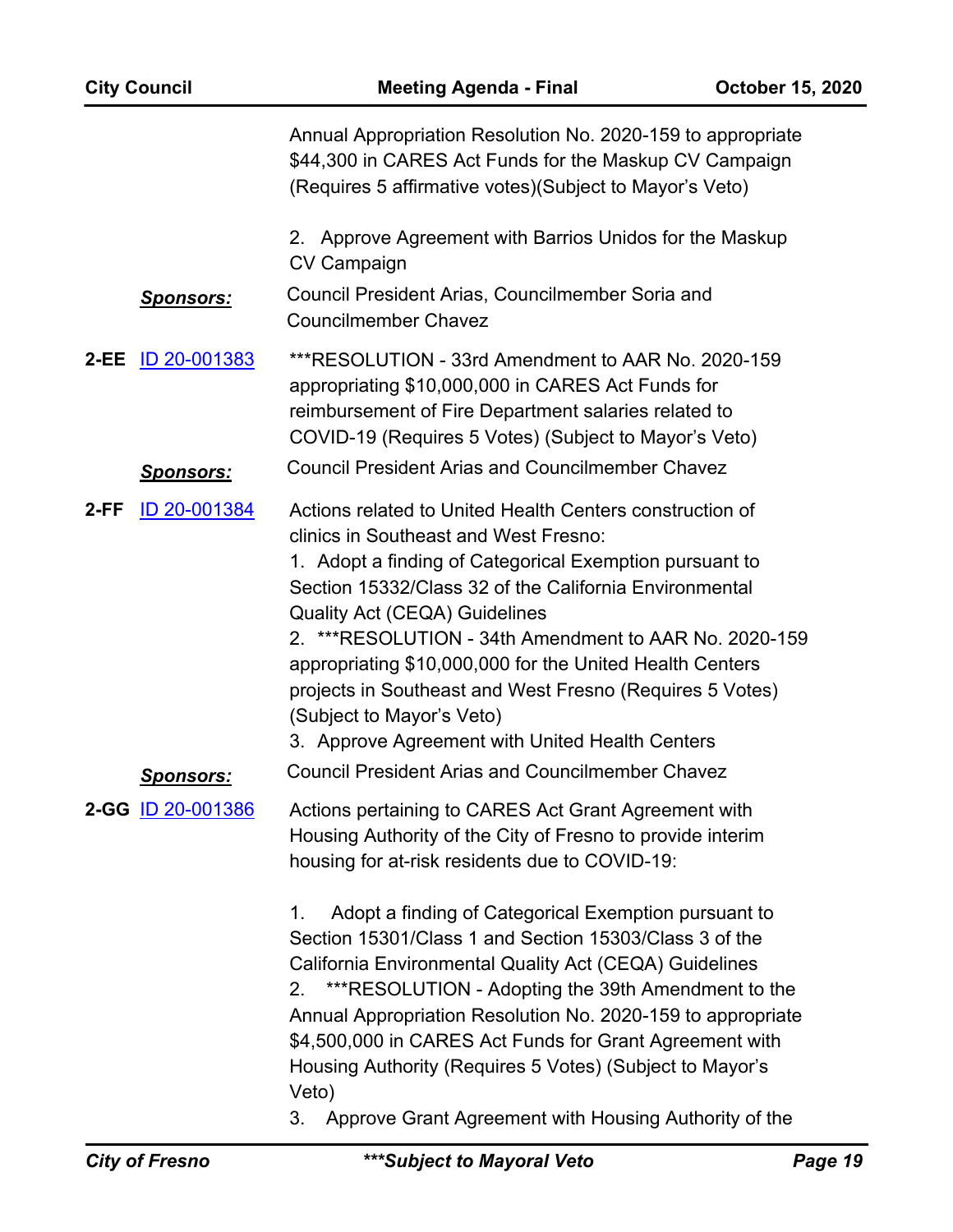| <b>City Council</b> |                   | <b>Meeting Agenda - Final</b>                                                                                                                                                                                                                    | <b>October 15, 2020</b> |
|---------------------|-------------------|--------------------------------------------------------------------------------------------------------------------------------------------------------------------------------------------------------------------------------------------------|-------------------------|
|                     |                   | City of Fresno in an amount up to \$4,500,000 to purchase<br>motels to provide interim housing for at-risk residents due to<br>COVID-19.                                                                                                         |                         |
|                     | <b>Sponsors:</b>  | Council President Arias, Councilmember Chavez and<br><b>Councilmember Soria</b>                                                                                                                                                                  |                         |
|                     | 2-HH ID 20-001388 | Approve First Amendment to Grant Agreement between the<br>City of Fresno and Fresno Area Hispanic Foundation<br>regarding small business relief to provide an additional<br>\$1,000,000 in small business grants.                                |                         |
|                     | <b>Sponsors:</b>  | Council President Arias, Councilmember Karbassi and<br>Councilmember Soria                                                                                                                                                                       |                         |
| $2-II$              | ID 20-001398      | ***RESOLUTION - Directing a review of the names of all City<br>facilities and prohibiting naming of city assets after cultural or<br>historic figures known to be racist or bigoted (subject to<br>Mayor's veto)<br>Sponsor: Councilmember Soria |                         |

# **CONTESTED CONSENT**

# **3. SCHEDULED COUNCIL HEARINGS AND MATTERS**

## **10:00 A.M.**

TEFRA HEARING - To hear and consider information concerning the proposed issuance of tax-exempt bonds by California Enterprise Development Authority for the purpose of financing, refinancing and/or reimbursing to the Borrower the cost of designing, developing, constructing, installing and equipping, renovating and remodeling of two facilities by United Health Centers of the San Joaquin Valley. 1. \*\*\*RESOLUTION - Approving the issuance by the California Enterprise Development Authority of revenue bonds in an aggregate principal amount not to exceed \$12,000,000 for the purpose of financing, refinancing, and/or reimbursing the cost of designing, developing, constructing, installing, equipping, renovating, and remodeling two facilities for the benefit of United Health Centers of the San Joaquin Valley and other matters relating thereto (Subject to Mayor's [ID 20-001321](http://fresno.legistar.com/gateway.aspx?m=l&id=/matter.aspx?key=12100)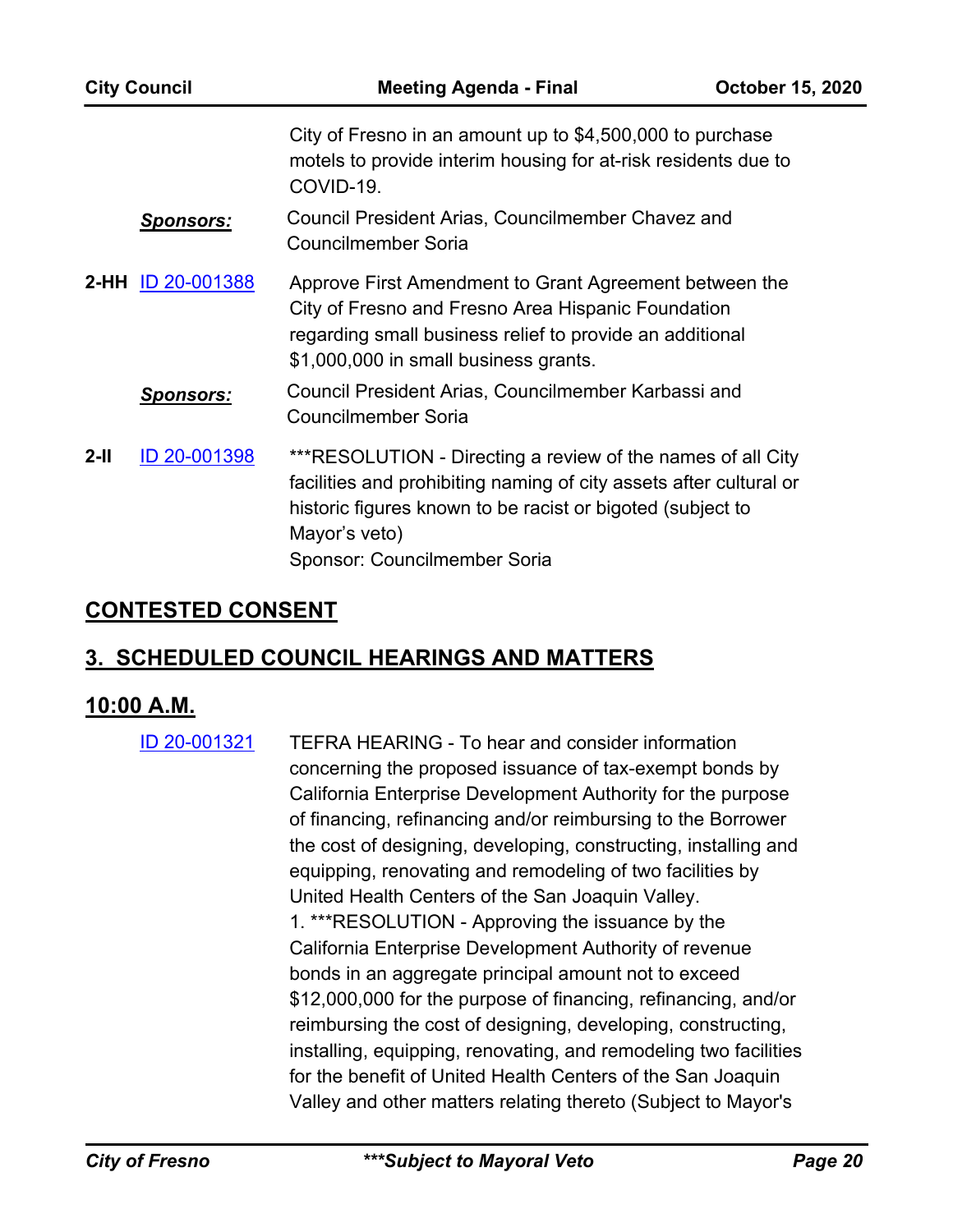veto).

*Sponsors:* Finance Department

### **10:15 A.M.**

[ID 20-001324](http://fresno.legistar.com/gateway.aspx?m=l&id=/matter.aspx?key=12103)

HEARING to Consider Plan Amendment Application No. P20-00577; Rezone Application No. P20-00577; Planned Development Application No. P20-00845; Vesting Tentative Tract Map No. 6299/UGM; and related Environmental Assessment No. P20-00577/P20-00845/T-6299 for ±22 acres of property located on the southeast corner of East Belmont and North Armstrong Avenues (Council District 5). 1. ADOPT Environmental Assessment No. P20-00577/P20-

00845/T-6299, dated June 26, 2020, a Mitigated Negative Declaration for the proposed project pursuant to the California Environmental Quality Act (CEQA).

2. RESOLUTION - Approving Plan Amendment Application No. P20-00577 proposing to amend the Fresno General Plan and the Roosevelt Community Plan to change the planned land use designation for the subject property from Low Density Residential to Medium Density Residential and the realignment of a planned trail to be relocated to the east side of North Armstrong Avenue between East Belmont Avenue and the existing trail alignment directly south of East Fancher Creek Drive.

3. BILL - (For introduction and adoption) - Approving Rezone Application No. P20-00577 proposing to rezone the subject property from the RS-3/UGM (Residential Single-Family, Low Density/Urban Growth Management) zone district to the RS-5/UGM (Residential Single-Family, Medium Density/Urban Growth Management) zone district.

4. APPROVE - Planned Development Application No. P20- 00845 proposing to modify the RS-5 (Residential Single-Family, Medium Density) zone district development standards to allow for reduced setbacks, reduced lot sizes, and reduced lot depths for the proposed detached single-family residences.

5. APPROVE - Vesting Tentative Tract Map No. 6299/UGM,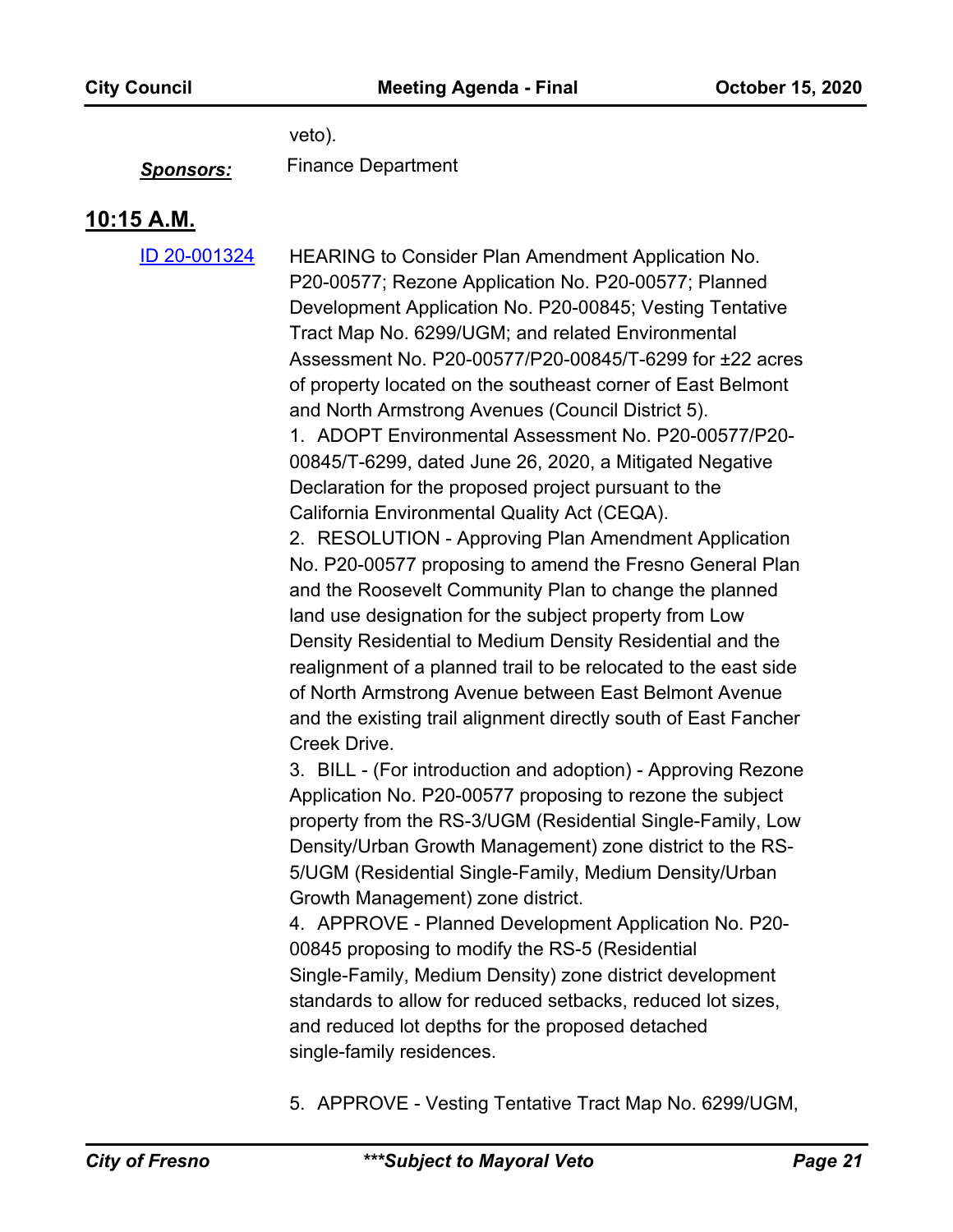|                   | <u>Sponsors:</u> | proposing to subdivide ±22 acres of the subject property into<br>a 218-lot single-family residential development subject to<br>compliance with the Conditions of Approval dated September<br>16, 2020, and contingent upon approval of Plan Amendment<br>Application No. P20-00577, Rezone Application No. P20-<br>00577 and the related environmental assessment.<br>Planning and Development Department                                                                                                                                                                                                                                                                                                                                                                                                                                                                                                                                                                                                                                                                                                                                                                                                                                                                                                                                                                                                                                                                                                                |
|-------------------|------------------|--------------------------------------------------------------------------------------------------------------------------------------------------------------------------------------------------------------------------------------------------------------------------------------------------------------------------------------------------------------------------------------------------------------------------------------------------------------------------------------------------------------------------------------------------------------------------------------------------------------------------------------------------------------------------------------------------------------------------------------------------------------------------------------------------------------------------------------------------------------------------------------------------------------------------------------------------------------------------------------------------------------------------------------------------------------------------------------------------------------------------------------------------------------------------------------------------------------------------------------------------------------------------------------------------------------------------------------------------------------------------------------------------------------------------------------------------------------------------------------------------------------------------|
| <u>10:20 A.M.</u> |                  |                                                                                                                                                                                                                                                                                                                                                                                                                                                                                                                                                                                                                                                                                                                                                                                                                                                                                                                                                                                                                                                                                                                                                                                                                                                                                                                                                                                                                                                                                                                          |
|                   | ID 20-001336     | <b>HEARING to consider Plan Amendment and Rezone</b><br>Application Nos. P20-00957; and related Environmental<br>Assessment No. P20-00957 for approximately 18.9 acres of<br>property located on the west side of North Palm Avenue,<br>between West Nees and West Fallbrook Avenues. (Council<br>District 2) - Planning and Development Department.<br>1. ADOPT the addendum to the Master Environmental<br>Impact Report ("MEIR") SCH No. 2012111015, dated<br>September 16, 2020 for the proposed project pursuant to the<br>California Environmental Quality Act (CEQA).<br>2. RESOLUTION - Approving Plan Amendment Application<br>No. P20-00957 proposing to amend the 2035 Fresno<br>General Plan to change the planned land use designations<br>for the subject properties from Employment, Office (±16.7)<br>acres) and Employment, Light Industrial (±2.2 acres) to<br>Commercial Community (±18.9 acres).<br>3. BILL (For introduction and adoption) - Approving Rezone<br>Application No. P20-00957 proposing to rezone the Official<br>Zoning Map of the City of Fresno to rezone the subject<br>properties from the O/UGM/cz (Office/Urban Growth<br>Management/conditions of zoning)(±16.7 acres) and<br>IL/UGM/cz (Light Industrial/Urban Growth<br>Management/conditions of zoning)(±2.2 acres) zone districts<br>to the CC/UGM/cz (Community Commercial/Urban Growth<br>Management/conditions of zoning)(±18.9 acres) zone district<br>in accordance with Plan Amendment Application No. P20-<br>00957 |
|                   | <u>Sponsors:</u> | <b>Planning and Development Department</b>                                                                                                                                                                                                                                                                                                                                                                                                                                                                                                                                                                                                                                                                                                                                                                                                                                                                                                                                                                                                                                                                                                                                                                                                                                                                                                                                                                                                                                                                               |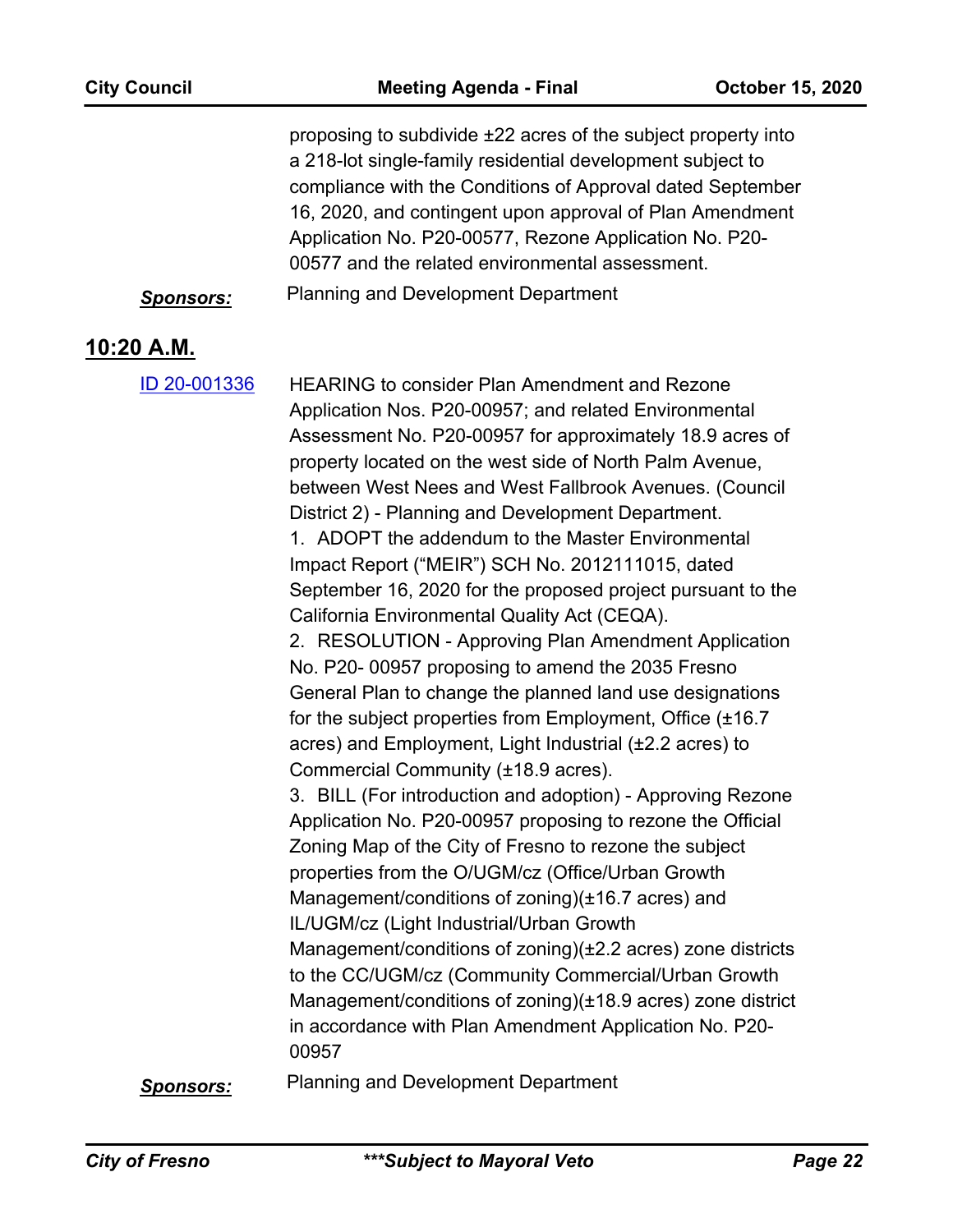## **10:25 A.M.**

HEARING to Consider Rezone Application No. P20-00596, Development Permit Application No. P20-00595, and related Environmental Assessment No. P20-00595/P20-00596 pertaining to ±1.07 acres of property located on the northeast corner of North Fresno Street and East Browning Avenue (Council District 4) - Planning & Development Department. 1. ADOPT Environmental Assessment No. P20-00595/P20- 00596, dated September 16, 2020, a determination that the proposed project qualifies for the streamlined analysis set forth in the California Environmental Quality Act (CEQA) Guidelines Section 15183 (Projects Consistent w/ a Community Plan, General Plan, or Zoning) ; and, 2. BILL - (For introduction and adoption) - Approving Rezone Application No. P20-00596 requesting authorization to remove conditions of zoning on ±1.07 acres located on the northeast corner of North Fresno Street and East Browning Avenue; and, 3. APPROVE - Development Permit Application No. P20- [ID 20-001335](http://fresno.legistar.com/gateway.aspx?m=l&id=/matter.aspx?key=12114)

00595 requesting authorization to construct a professional office complex on the subject property, subject to compliance with Conditions of Approval dated September 16, 2020.

*Sponsors:* Planning and Development Department

# **10:30 A.M. JOINT MEETING WITH THE FRESNO JOINT POWERS FINANCING AUTHORITY**

Actions pertaining to bonds for the Animal Control Facility: 1. \*\*\*RESOLUTION - Ratifying, approving and supplementing Resolution No. 2020-254, authorizing the release of facilities (Animal Control Shelter), extension of collateralization (Municipal Service Center, Municipal Auditorium, Parking Garage #4, City Hall), and amendment to the Facilities Lease and Facilities Sublease relating to the Fresno Joint Powers Financing Authority Lease Revenue Refunding Bonds (Various Capital Projects), Series 2020 and approving the taking of all necessary or desirable actions in connection therewith (Council action) (Requires 5 affirmative [ID 20-001342](http://fresno.legistar.com/gateway.aspx?m=l&id=/matter.aspx?key=12121)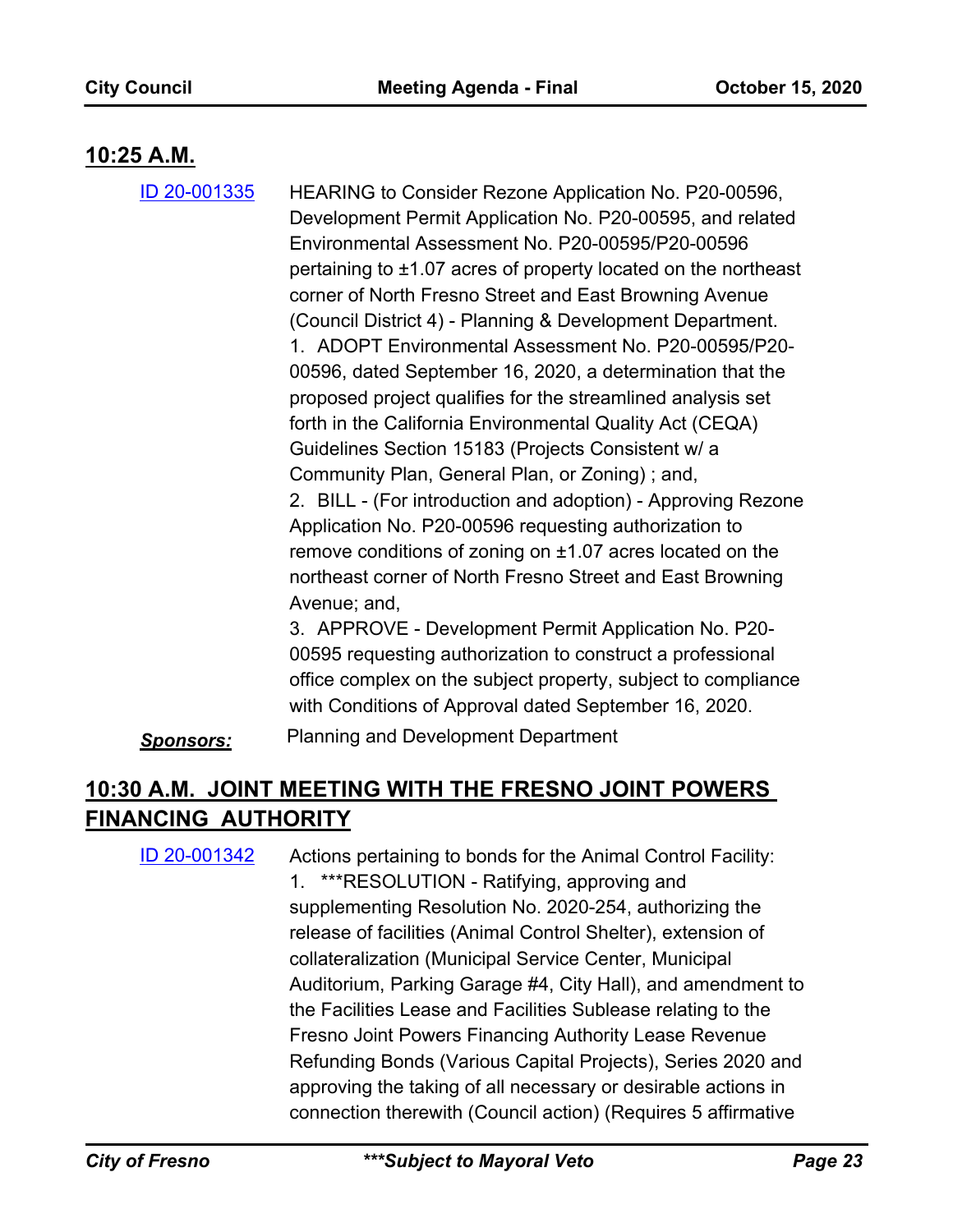votes) (Subject to Mayor's veto)

2. RESOLUTION - Ratifying, approving and supplementing Resolution No. 48, authorizing the release of facilities (Animal Control Shelter) and extension of collateralization (Municipal Service Center, Municipal Auditorium, Parking Garage #4, City Hall) and amendment of the Facilities Sublease relating to the Fresno Joint Powers Financing Authority Lease Revenue Refunding Bonds (Various Capital Projects), Series 2020 and approving the taking of all necessary or desirable action in connection therewith (Authority action)

*Sponsors:* Finance Department

### **2:00 P.M. #1**

| ID 20-001320     | WORKSHOP - Office of Independent Review |
|------------------|-----------------------------------------|
| <b>Sponsors:</b> | <b>City Manager's Office</b>            |

### **2:00 P.M. #2**

[ID 20-001355](http://fresno.legistar.com/gateway.aspx?m=l&id=/matter.aspx?key=12134) Continued Budget Hearings (if needed)

### **4. GENERAL ADMINISTRATION**

\*\*\*RESOLUTION - Authorizing and directing Finance to decline City participation in the optional federal payroll tax deferral program (Subject to Mayor's veto). **4-A** [ID 20-001333](http://fresno.legistar.com/gateway.aspx?m=l&id=/matter.aspx?key=12112) *Sponsors:* Finance Department

# **5. CITY COUNCIL**

**PLEASE NOTE: UNSCHEDULED COMMUNICATION IS NOT SCHEDULED FOR A SPECIFIC TIME AND MAY BE HEARD ANY TIME DURING THE MEETING**

### **UNSCHEDULED COMMUNICATION**

### **ADJOURNMENT**

#### **UPCOMING SCHEDULED COUNCIL HEARINGS AND MATTERS**

*OCTOBER 22, 2020*

*10:00 A.M. - HEARING to adopt resolutions and ordinance to annex territory and levy a special tax regarding CITY OF FRESNO COMMUNITY FACILITIES*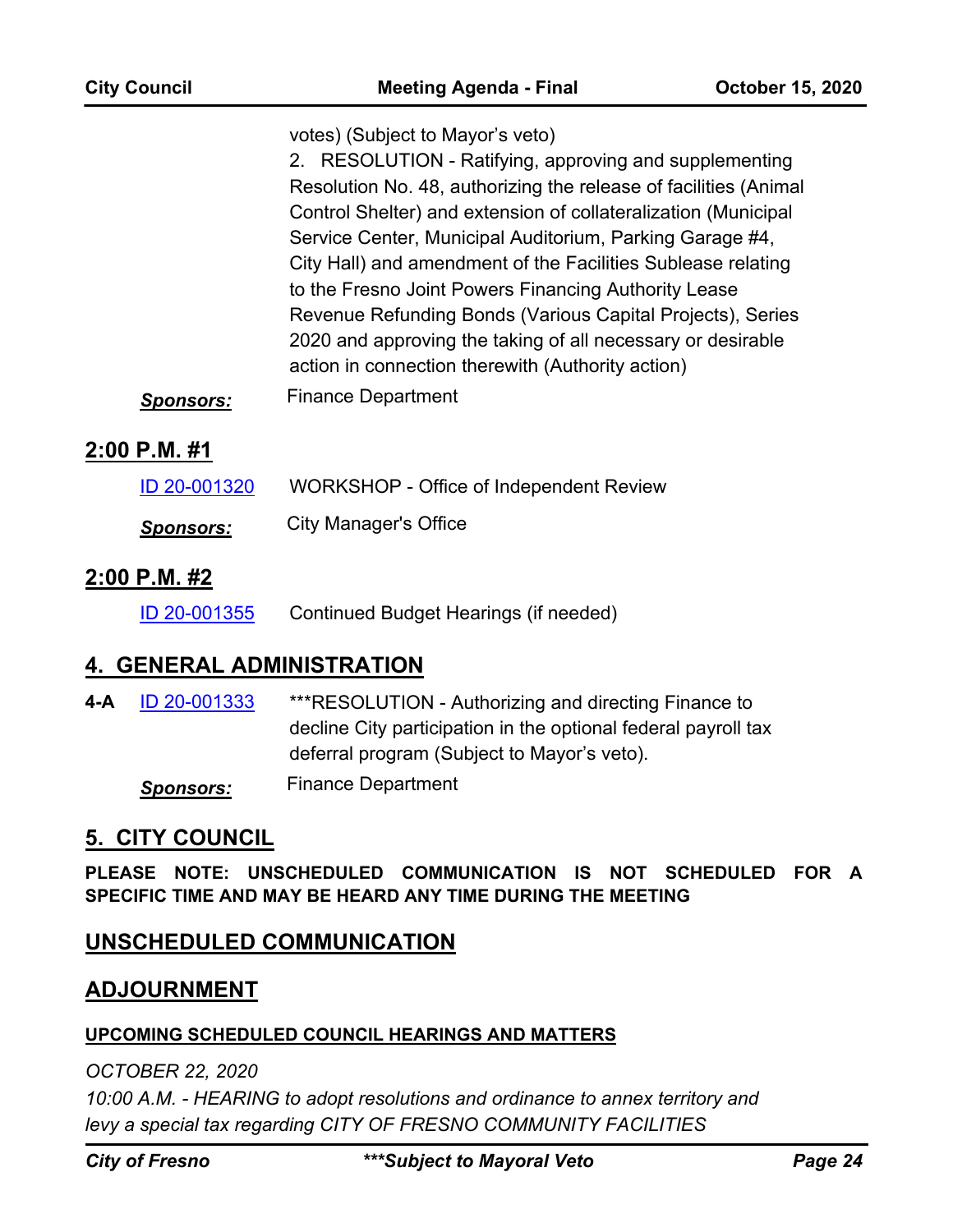*DISTRICT NO. 11, Annexation No. 114 (Final Tract Map No. 6235) (northeast corner of North Armstrong and East Olive Avenues) (Council District 4)*

*OCTOBER 22, 2020 (CONTINUED TO 1:30 P.M.) 10:05 A.M. - Hearing re: Appeal of CUP No. P2-00545 (Cedar/Tulare)- Councilmember Esparza.*

*OCTOBER 29, 2020 (Meeting cancelled) 10:00 A.M. - HEARING to grant a Non-Exclusive Franchise for roll-off collection services within the City of Fresno*

*OCTOBER 29, 2020 (Meeting cancelled) 10:05 A.M. - CONTINUED HEARING re: Community Facilities District No. 9, Annexation No. 46 (Continued to November 5, 2020)*

*NOVEMBER 5, 2020 10:00 A.M. CONTINUED HEARING re: Community Facilities District No. 9, Annexation No. 46 (Continued to November 5, 2020)*

*NOVEMBER 5, 2020 10:05 A.M. - CONTINUED HEARING to grant a Non-Exclusive Franchise for roll-off collection services within the City of Fresno*

*NOVEMBER 5, 2020 10:10 A.M. - PY19 Consolidated Annual Performance Evaluation Report (CAPER)*

*NOVEMBER 19, 2020*

*10:00 A.M. - HEARING to adopt resolutions and ordinance to annex territory and levy a special tax regarding City of Fresno Community Facilities District No. 11, Annexation No. 115 (Final Tract Map No. 6280) (northeast corner of North Polk and West Dante Avenues) (Council District 2)*

*DECEMBER 3, 2020 10:00 A.M. - CONTINUED HEARING pertaining to Sierra Sky Park (Council District 2):*

*DECEMBER 10, 2020*